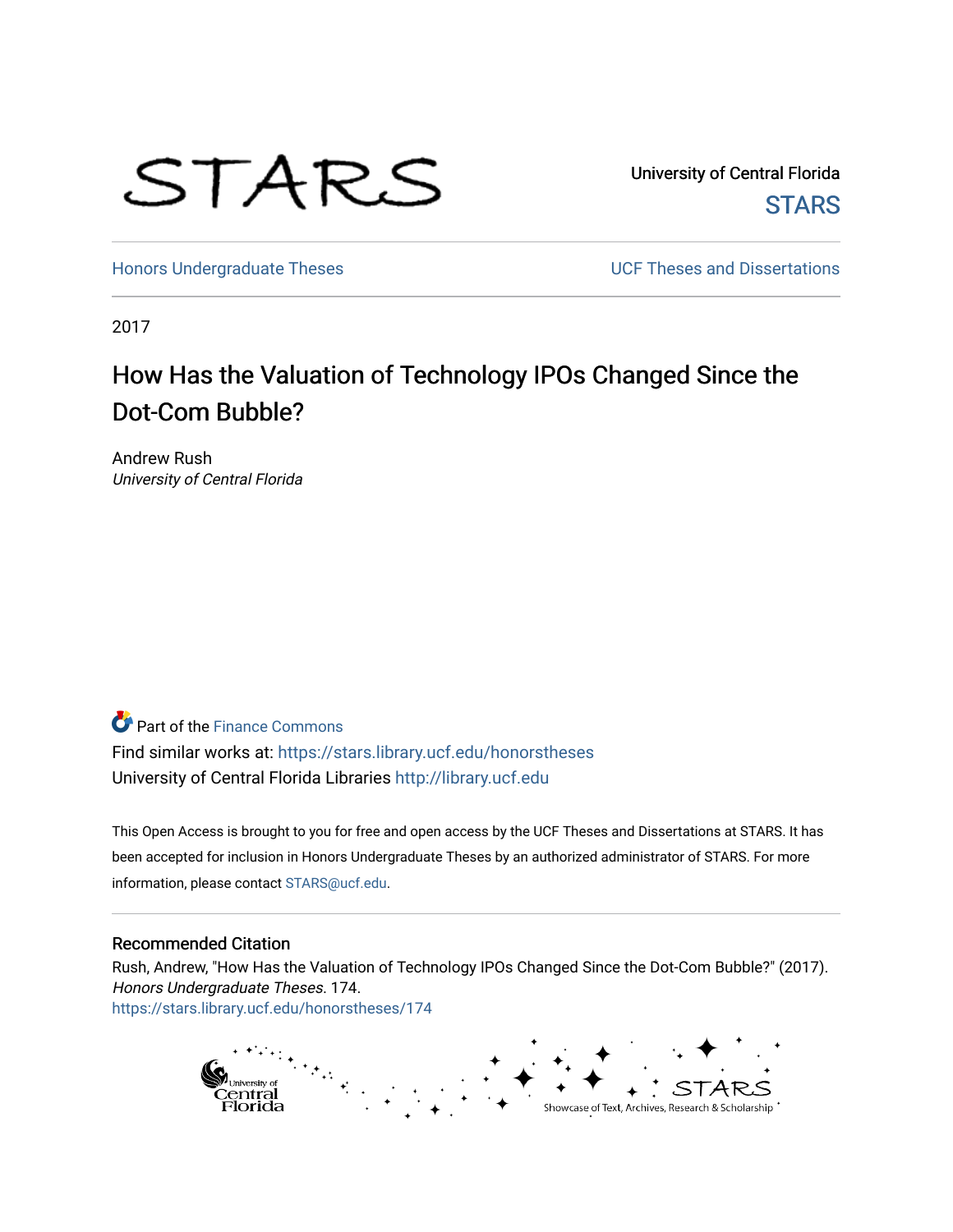## HOW HAS THE VALUATION OF TECHNOLOGY IPOS CHANGED SINCE THE DOT-COM BUBBLE?

by

## ANDREW RUSH

A thesis submitted in partial fulfillment of the requirements for the Honors in the Major Program in Finance in the College of Business Administration and in The Burnett Honors College at the University of Central Florida Orlando, Florida

Spring Term 2017

Thesis Chair: Melissa Frye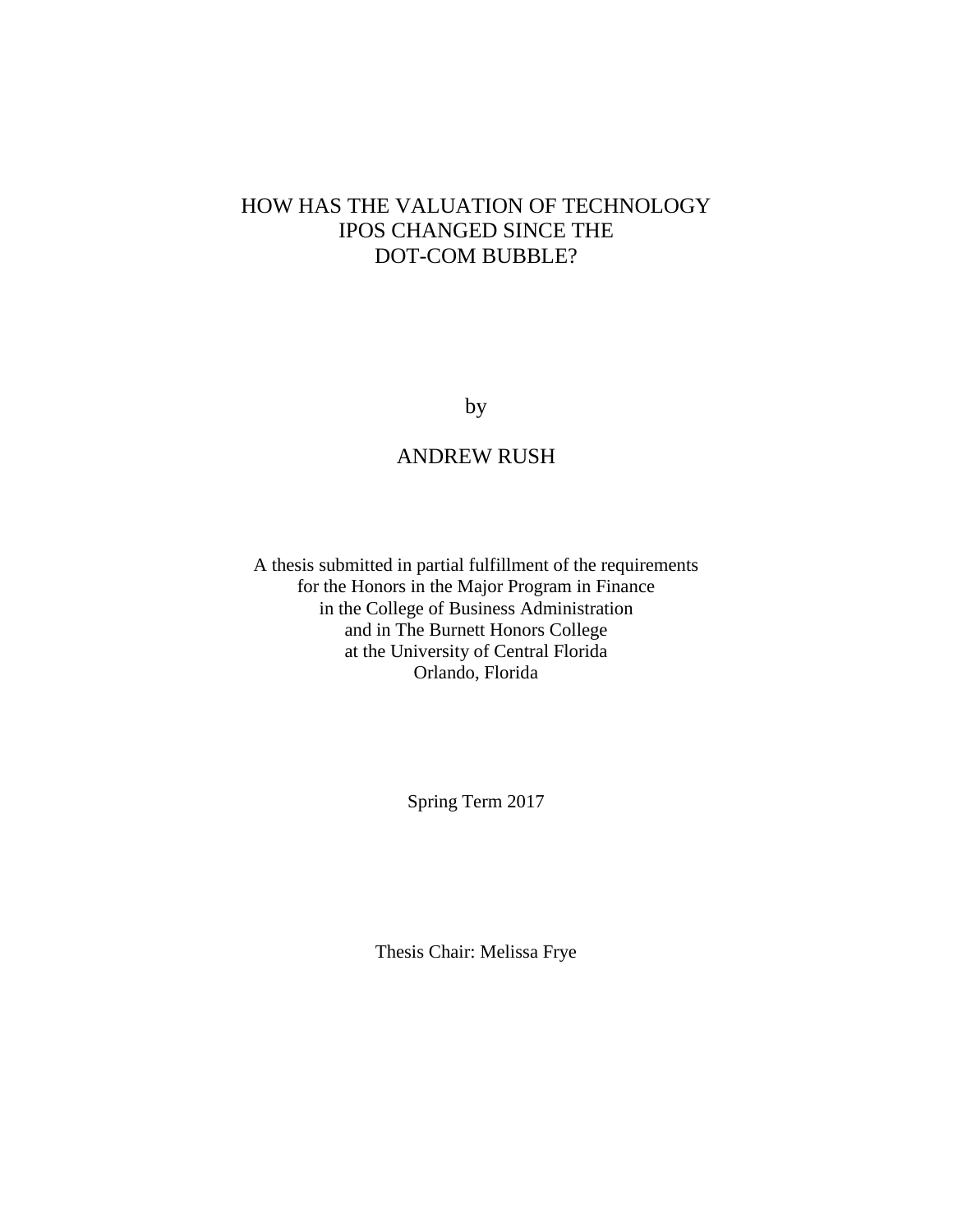© 2017 Andrew Rush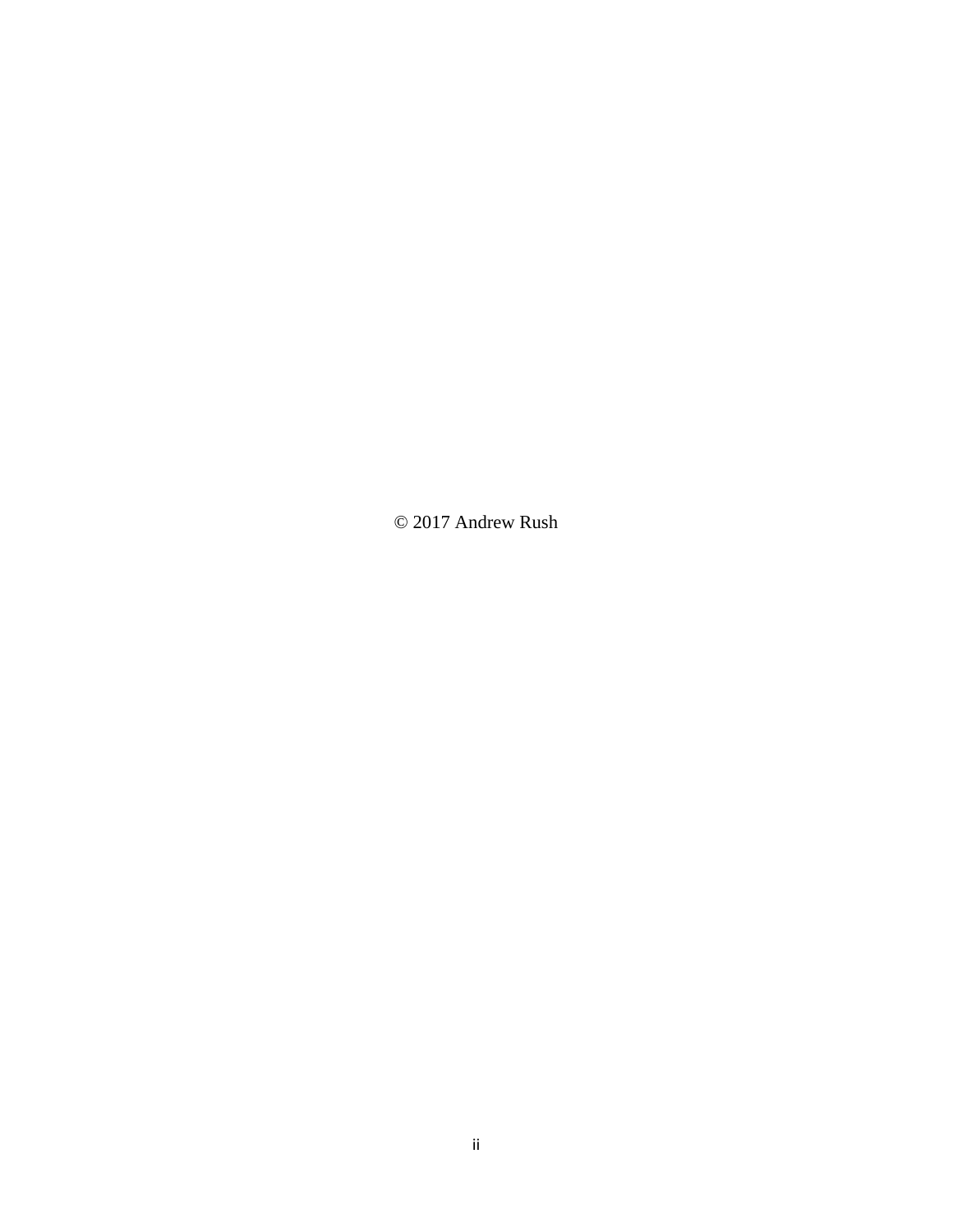### **Abstract**

In my paper, I extended Aggarwal, Bhagat and Rangan's "The Impact of Fundamentals on IPO Valuation". I examine IPO valuations over three time periods: 2002-2006, 2007-2011 and 2012-2016. In these time periods, I analyze the first day returns these firms experience along with testing the significance of four variables on their valuations: Total Assets, Previous Year's Sales, Previous Year's R&D Expense, and Sales-to-Assets Multiple. The results point to a shift in valuation tactics from valuing in line with investors' expectations in the early years to undervaluing them in more recent years. Also, Sales and R&D have statistical significance for firm's valuations over recent years while Total Assets remains constant and the Sales-to-Assets multiple does not have significance.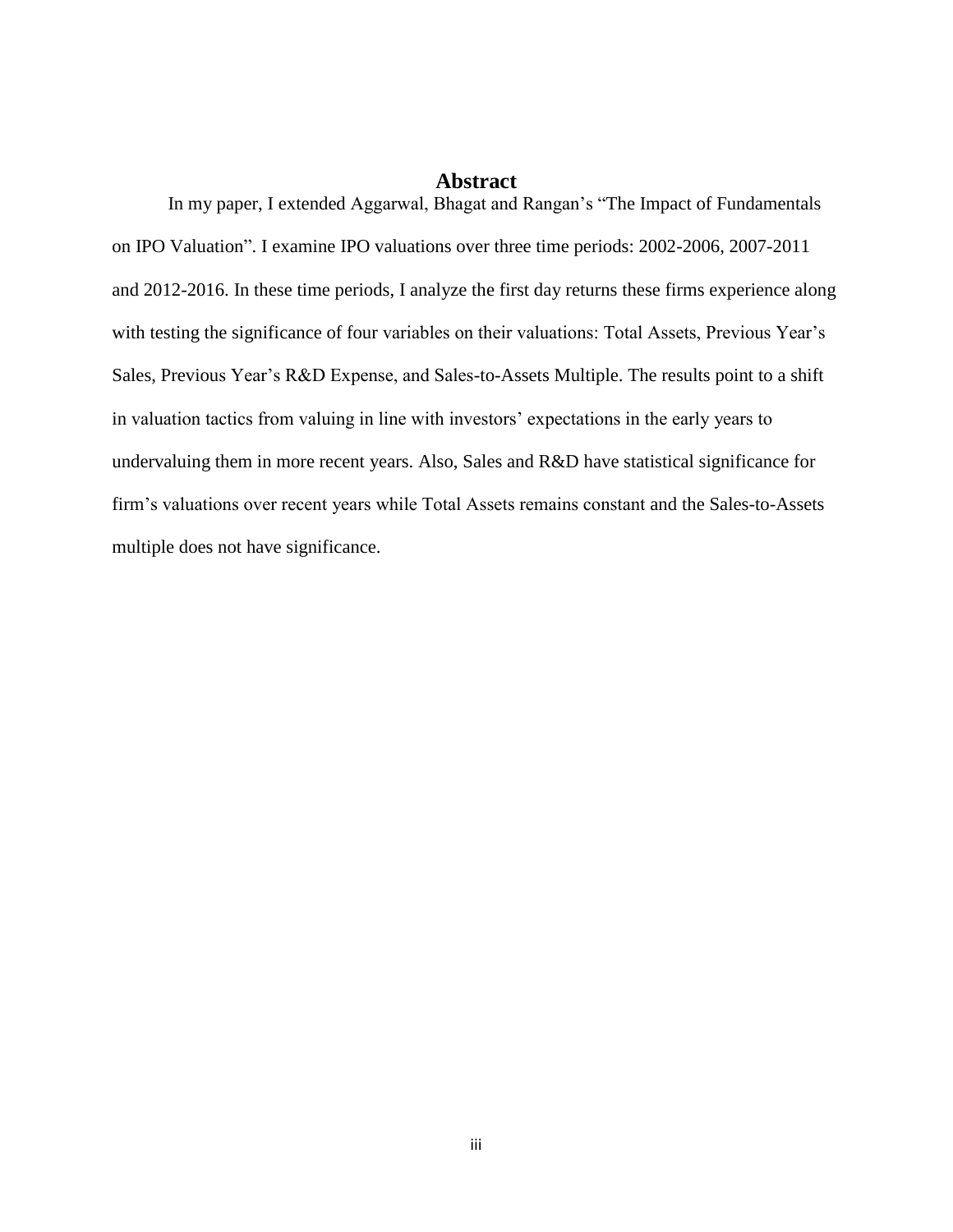## **Table of Contents**

| 1.   |  |  |
|------|--|--|
| 1.1. |  |  |
|      |  |  |
|      |  |  |
| 2.   |  |  |
| 2.1. |  |  |
| 2.2. |  |  |
| 3.   |  |  |
| 4.   |  |  |
| 5.   |  |  |
| 5.1. |  |  |
| 5.2. |  |  |
| 5.3. |  |  |
| 5.4. |  |  |
| 6.   |  |  |
| 6.1. |  |  |
| 6.2. |  |  |
| 7.   |  |  |
|      |  |  |
|      |  |  |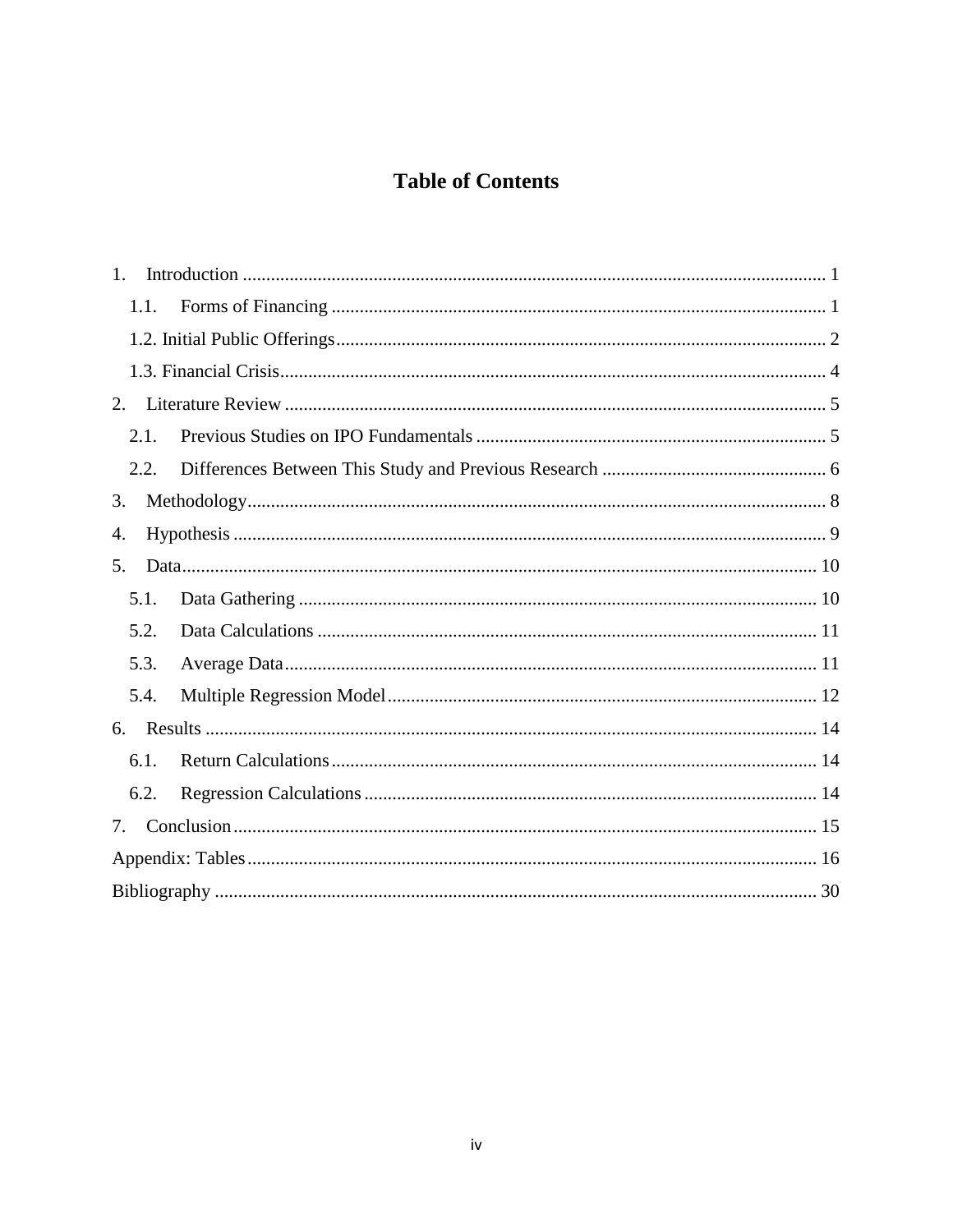## **1. Introduction**

<span id="page-5-0"></span>Companies are continuously looking for areas of growth for their business. A good way to achieve that growth is to invest in long-term capital ventures that can benefit the company for years to come rather than have a short-term impact. These long-term projects typically require a larger initial outlay but have the potential to provide the company with a reliable series of cash flows for many years. Finding capital to invest in these projects is not difficult, but allocating the right amount to various areas is. This is known as the companies financing structure.

#### <span id="page-5-1"></span>1.1. Forms of Financing

There are two forms of financing for a company: debt and equity. Debt financing is when a company receives funds from outside investors without turning over ownership to the lender. Debt financing is typically in the form of bonds or loans, with both following the same premise of having terms that define their structure. The first defining term is their duration, as a lender will want to have a set date that determines when the borrower will have to pay back the borrowed amount by. This can define the investment as being either short-term (under twelve months) or long-term (greater than twelve months). The longer the duration, the riskier an investment becomes as it gives a larger time frame for uncertain factors to play a role. The second term is the stated interest rate, because a lender will forfeit the opportunity of investing their own capital and have a more secure profit by investing in risk-free assets that will mature over time only when their opportunity cost is greater. A stated rate on a bond takes into account many factors to determine a rate at which the borrower should pay the lender to utilize their assets. This rate will take into account the risk-free rate and add in several other factors to imbed a premium. These premiums are used to cover uncertain risks that may prevent the borrower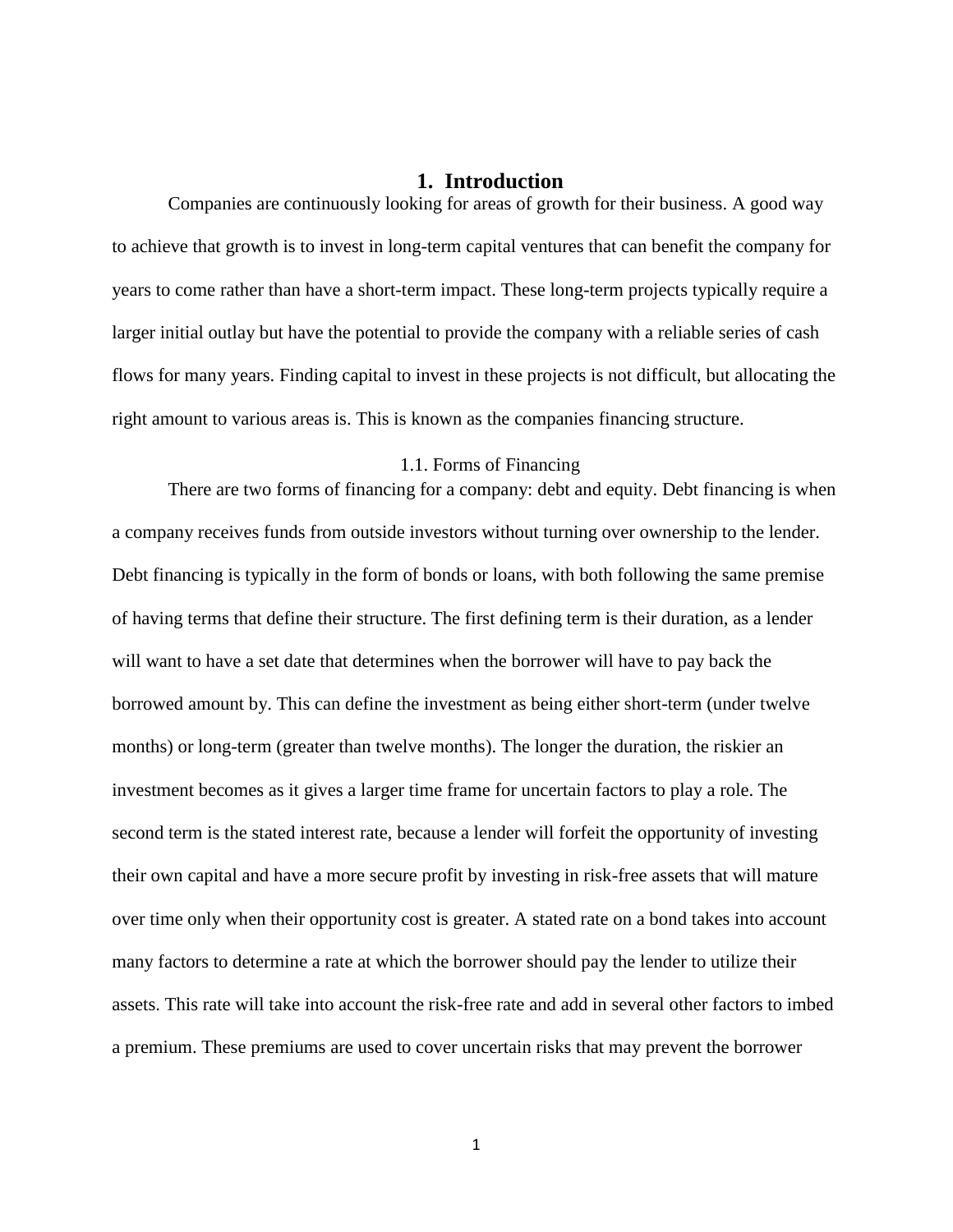from repaying the lender. Some common risks include the default risk of the company and the risk of the project being invested in failing.

The second form of financing is through equity, where an individual will invest funds to a company and in return, the company will give the investor a partial stake in their business. Equity financing can take two forms: private and public. Private equity differs substantially from public equity. Private equity is not publicly available or publicly traded, therefore only certain investor groups can take part in private equity. These investors are typically coined as "Angel Investors" or "Venture Capitalists". This is in large part due to the fact their clientele is primarily new companies looking to gain financing but do not have the credibility or desire to go public just yet. This investment class has positives and negatives. It is beneficial for both parties in that they do not have the governing body of the Securities Exchange Commission (SEC) watching over them and examining their financials. However, for the investor, they may feel uncomfortable investing in a company that is not governed on strict terms. This results in the investor weighing their risks to their returns, and will typically only take part in the venture if it seems profitable. This brings up a second positive, as investing in such young companies gives one the opportunity to experience large returns. The profit sharing aspect is another positive for the investor in that they will receive a larger cut of the pie given that there are fewer investors.

#### 1.2. Initial Public Offerings

<span id="page-6-0"></span>When a company has been private for so long and believes they have exhausted all other financing options, or feel they have a greater potential for success, they then decide to go public. This brings us to the second type of equity financing and the one that this paper will focus on, which is public equity. When a company decides to go public they approach an underwriting firm that specializes in taking companies public. They will then analyze the company's situation,

2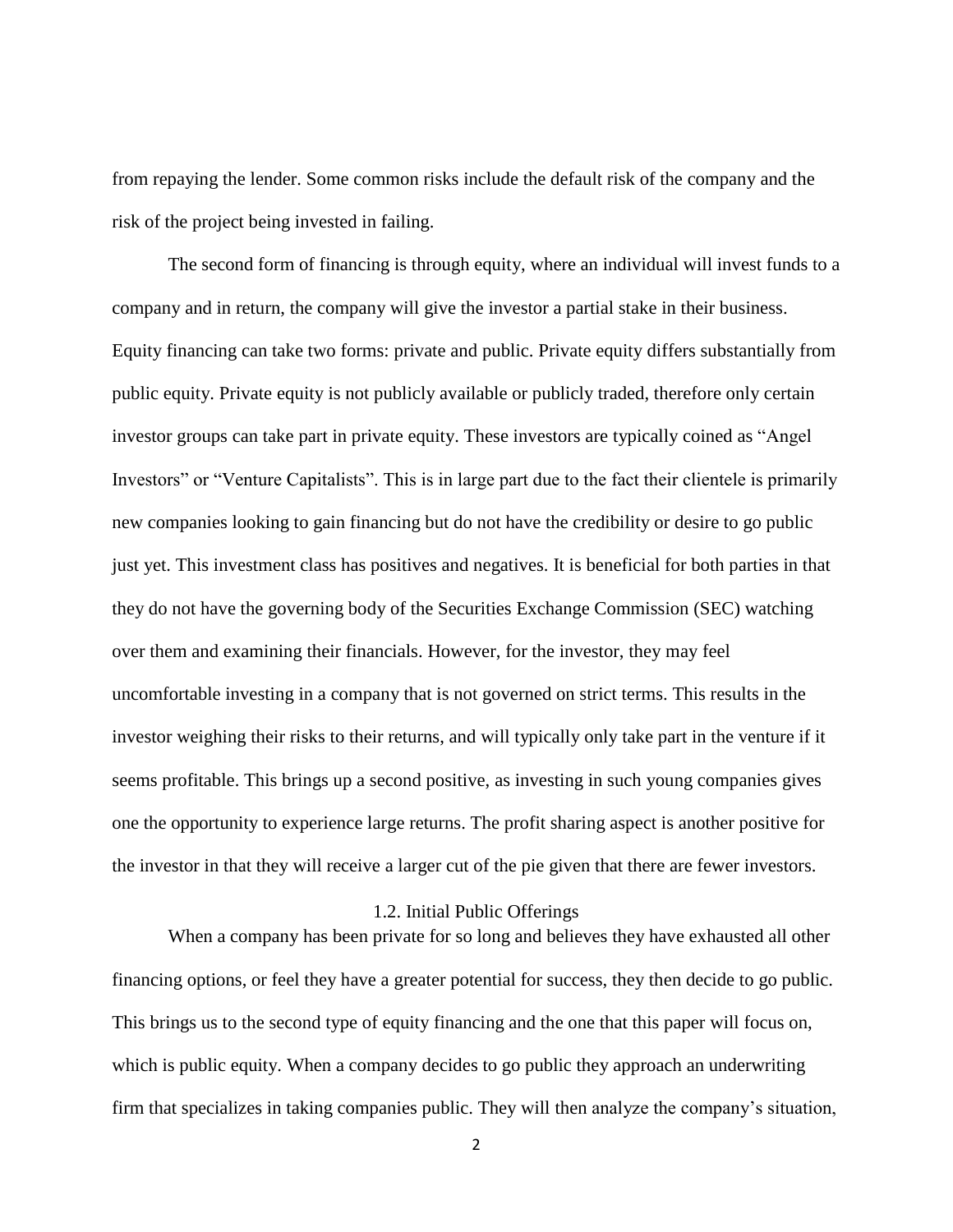its reasoning for going public, and eventually determine which type of security they should offer, how much of it and at what price it should be offered. This process is called the Initial Public Offering (IPO) of a company. When a company is publicly traded at this point, they are more susceptible to valuation fluctuations due to their valuations being done based on their stock price. Since publicly traded securities are traded on organized exchanges, like the New York Stock Exchange (NYSE) or NASDAQ, they are extremely liquid assets and can be traded very easily. That being said, any publicity or news stories relating to the company can cause large shifts in the company's stock price in either direction. In addition to news stories, the SEC requires companies to release quarterly results of their financials that can help guide investors in which direction these companies are going in the year. This is referred to as "earnings" for the company and stock prices have the potential to make large shifts based on this information.

The IPO of a company is a pivotal moment for the company's existence. Now that they are publicly traded, they have strict laws and regulations they must follow. They are also more prone to having media coverage of their company affect company valuation. During the 1990s, company valuation for publicly traded tech companies was astronomically high. They were trading at historic multiples that seemed quite excessive. This overvaluation was due to the speculative success of technology in society. Technology related companies experienced a period of unexplainable growth which eventually came crashing down in early 2000. This crash was fed by irrational valuation tactics which led to the questioning of these analysts and investors who thought having such high multiples was acceptable. This paper analyzes the new valuation tactics taken right after the crash and to see if anything has changed.

3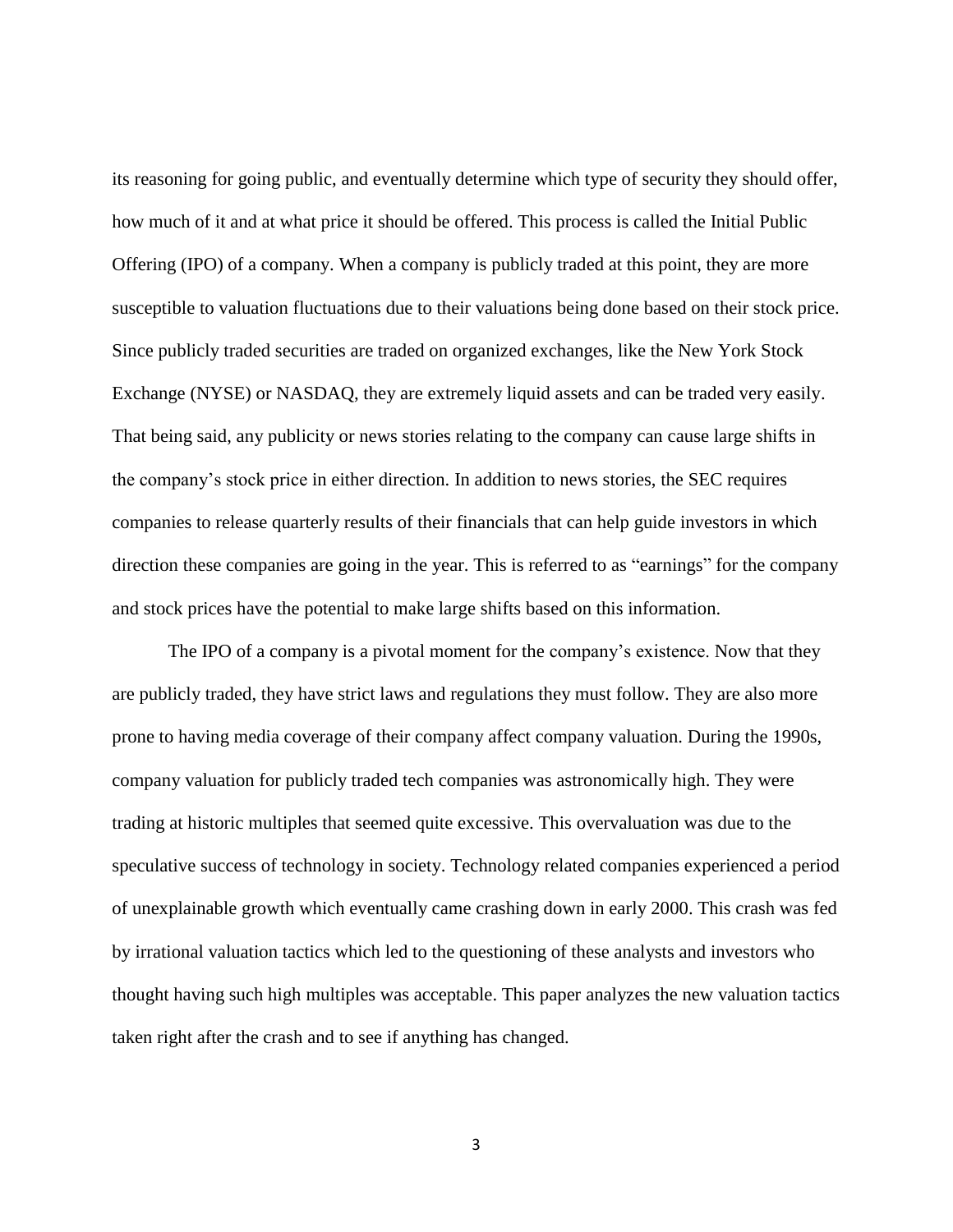### 1.3. Financial Crisis

<span id="page-8-0"></span>The time frame that I analyze is 2002 through 2016, which was a volatile time frame. The market's recovery from the burst of the Dot-Com Bubble was then crushed by the Financial Crisis of 2008 and 2009. The Financial Crisis will have significant effects on the scope of this paper as the recessionary period following the crisis resulted in very minimal activity in the IPO market.

The Financial Crisis was the worst economic crisis to occur in the US since the Great Depression. In large part, it was caused by several factors that ranged from subprime lending programs to a financial system that was too interconnected. Its crash was felt worldwide as all global financial systems had some tie to the US markets. During the crash, major stock market indices lost nearly 30% of their market value. This crash resulted in increased regulation on the financial systems which had adverse effects on the IPO market. With the economy crashing, no company was looking to go public as it was an awful time to do so. During the recovery, companies began coming out of the rubble and seeking to go public again, but this new regulation would begin affecting them as well, which will be considered for the analysis during that time frame.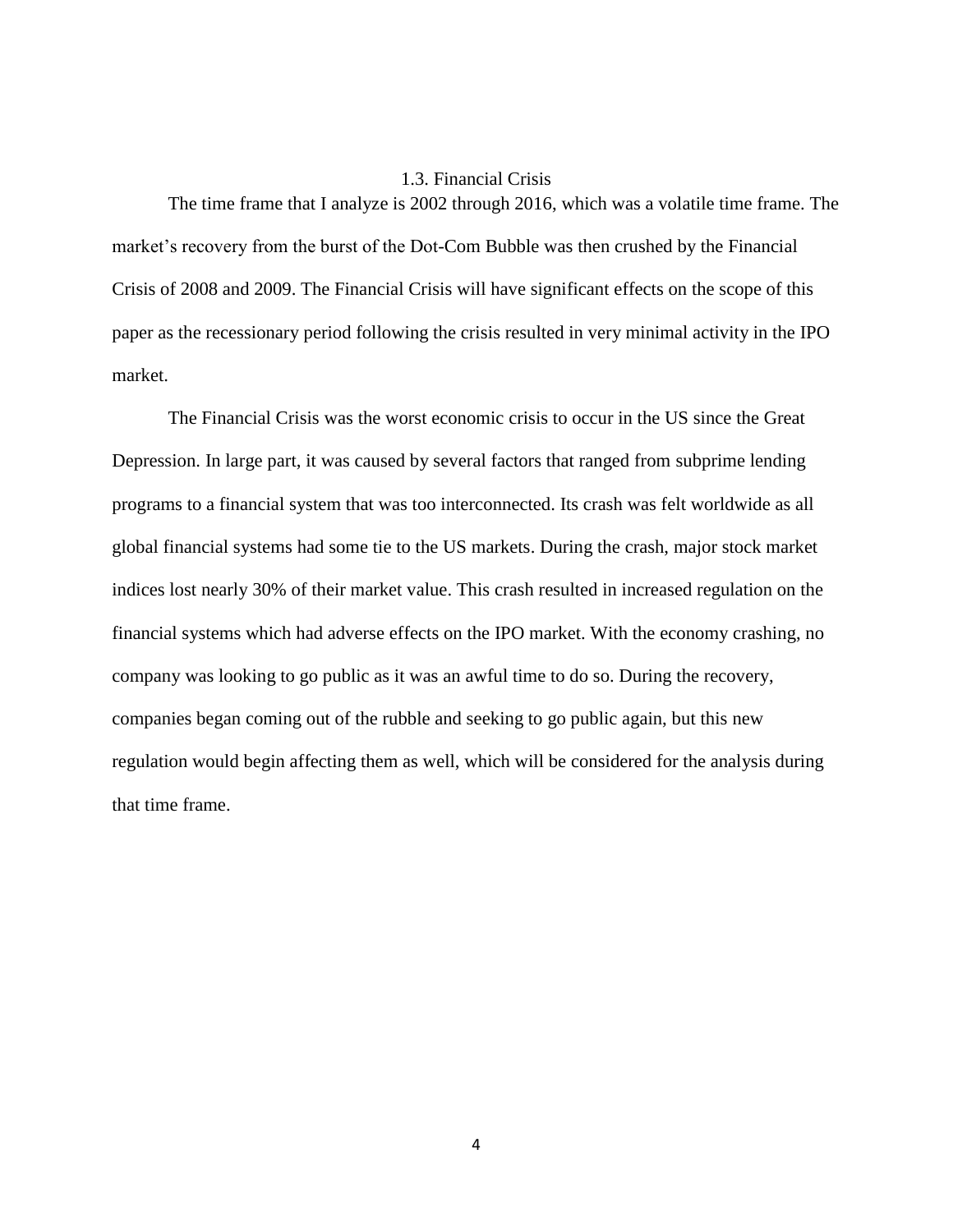### <span id="page-9-1"></span>**2. Literature Review**

2.1. Previous Studies on IPO Fundamentals

<span id="page-9-0"></span>For this paper, I extend the study of Aggarwal, Bhagat and Rangan (2009). Their research analyzes IPOs specifically between 1986 – 2001. They break this timeframe down into three periods. The first being 1986-1990, to get an idea of IPO valuation during a typical market time frame. The second time period is January 1997 – March 2000, noted as the "boom period" for the Dot-Com Bubble. The last time frame is April 2000 – December 2001, which is known as the "crash period" as the bubble burst. The purpose of their research is to analyze how IPOs during this period were valued and what went into their valuations. They conclude that speculation led to overvaluation. This is seen when companies with negative earnings were valued higher than companies with positive earnings. In my research, I examine whether valuations have shifted since this bubble burst.

Seeing that the internet was just being introduced during the late 1990s and early 2000s, it was difficult for these new firms to be valued given how much upward potential there was for the internet. Several papers examine IPOs during this time frame to try and understand how the valuations of internet companies differed from non-internet companies.

Hand (2003) acknowledges that internet stocks had extreme price valuations during the Dot-Com bubble and investigates their valuation trends between 1997 and 1999. His research targets 167 internet firms and evaluates their investor related valuation for the period and the impact of certain fundamentals on their pricing. The research concludes that revenue results are not an indicator of price valuation rather it is based more on selling and marketing expenses which investors find valuable. This is due to the fact most of these firms experienced negative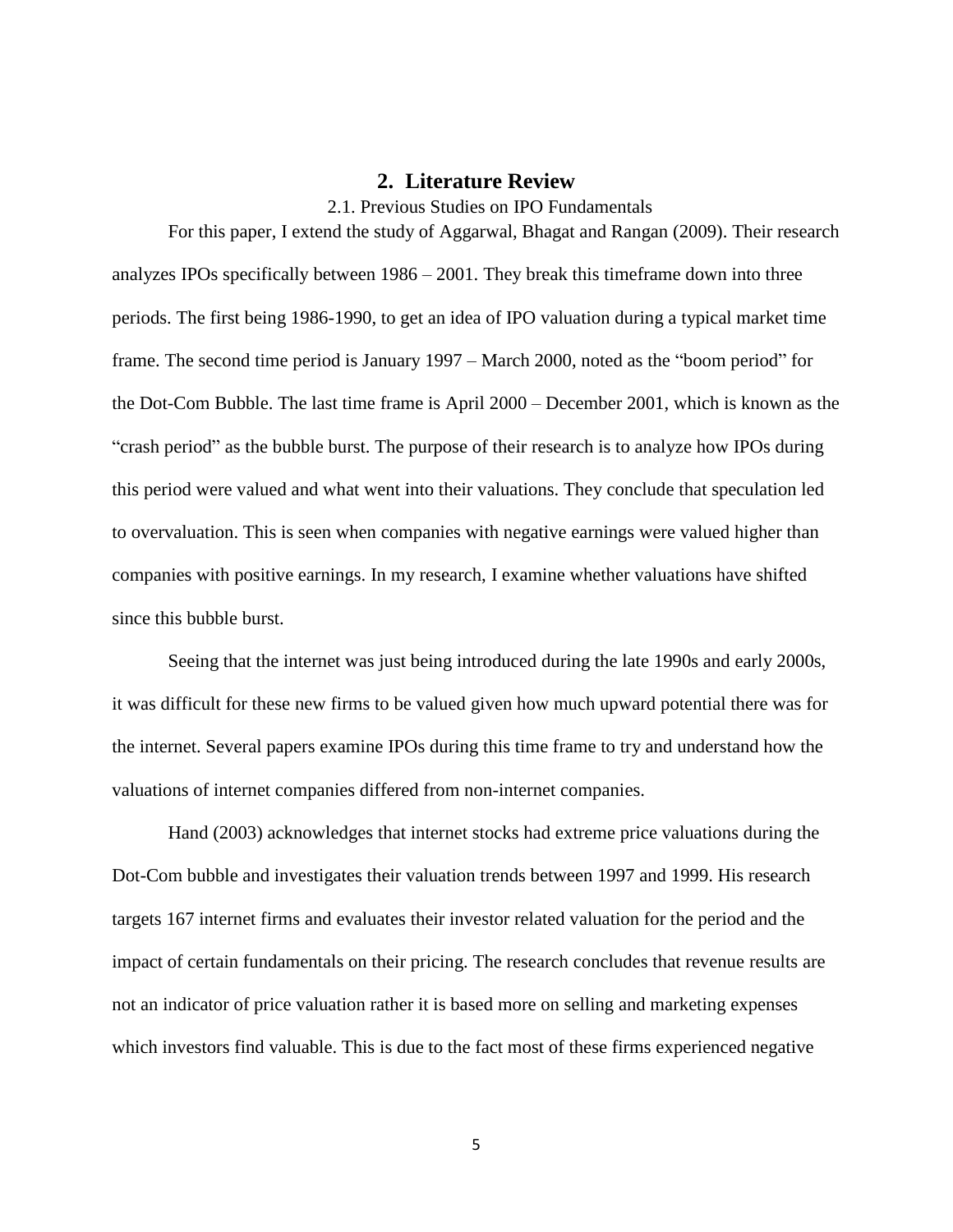earnings for the period as most internet companies did so they used additional fundamentals to value the respective firms.

Bartov, Mohanram, and Seethamraju (2002) noted the trend in internet related companies and how well their performance was in the equity market. They back-tested the results of 98 internet and 98 non-internet IPOs listed between 1996-1999 to identify their valuation trends. Their results found a substantially high valuation for internet related companies even though they did not prove to be profitable. With the growing popularity and usage of the internet during this time period, investors speculations drove these firm's values through the roof.

Morris and Perviaz (2002) investigated the IPO process more extensively for these internet related companies in comparison to non-internet companies. They looked at the various stages of the firm's IPO and where they differed in terms of relative valuation. The non-internet IPOs exhibited the typical trend of higher positive earnings, higher valuation and negative earnings, lower valuations during the pricing phase in the prospectus. A second conclusion though they found was that internet firms experienced more of a valuation increase from the prospectus price to the offer price and first day opening price in comparison to non-internet firms. A potential catalyst they saw was that these firms were viewed more of an investment as they will have a higher value in later years when the internet reaches its full potential.

<span id="page-10-0"></span>2.2. Differences Between This Study and Previous Research Previous studies conducted on IPO matters for technology was more focused on internet firms rather than the sector seeing that was the area with the most growth potential. Now that investors recognize the internet's actual potential and technology is becoming more and more prevalent today, I chose to evaluate the whole sector.

6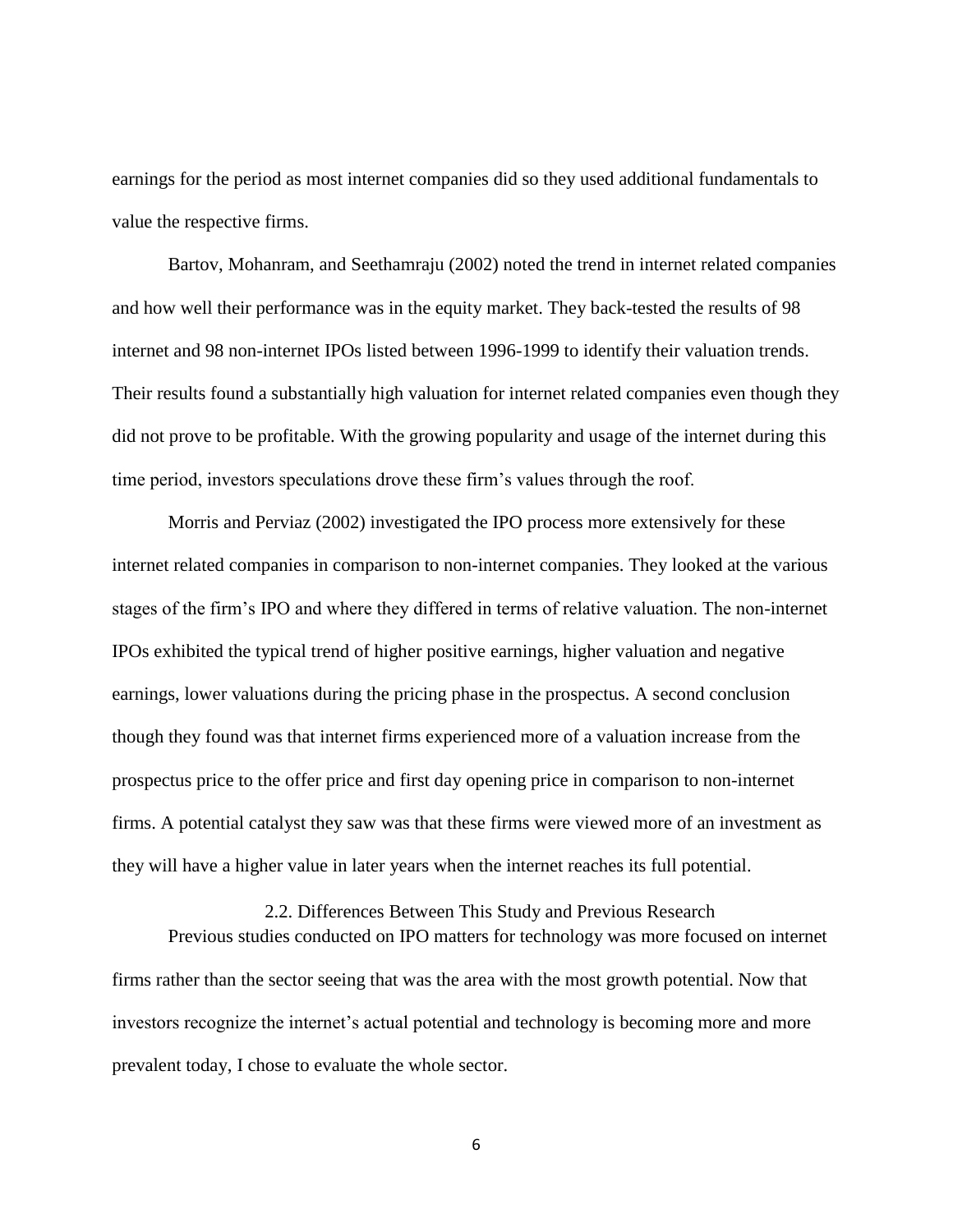In addition to the sector change, previous studies have eluded to before the Dot-Com bubble and building up to it where as I continue the research on and investigate the aftermath of the period. This study also has another market event with the Financial Crisis playing a role on the data as it falls in the middle of the period. This allows for analysis of a recovery period, 2002 to 2006, as the market recovers from the Dot-Com Bubble. A bust period, 2007 to 2011, as the market sold off from the Financial Crisis. And a second recovery period noted as being a historical bull market, 2012-2016.

The last difference for this study is the variables chosen to regress against. Previous studies included sales, assets and R&D but for this study, I will include an additional variable, sales-to-assets multiple at time of going public. This will be a relative valuation measure which determines productivity of the firm and will extend the valuation scope.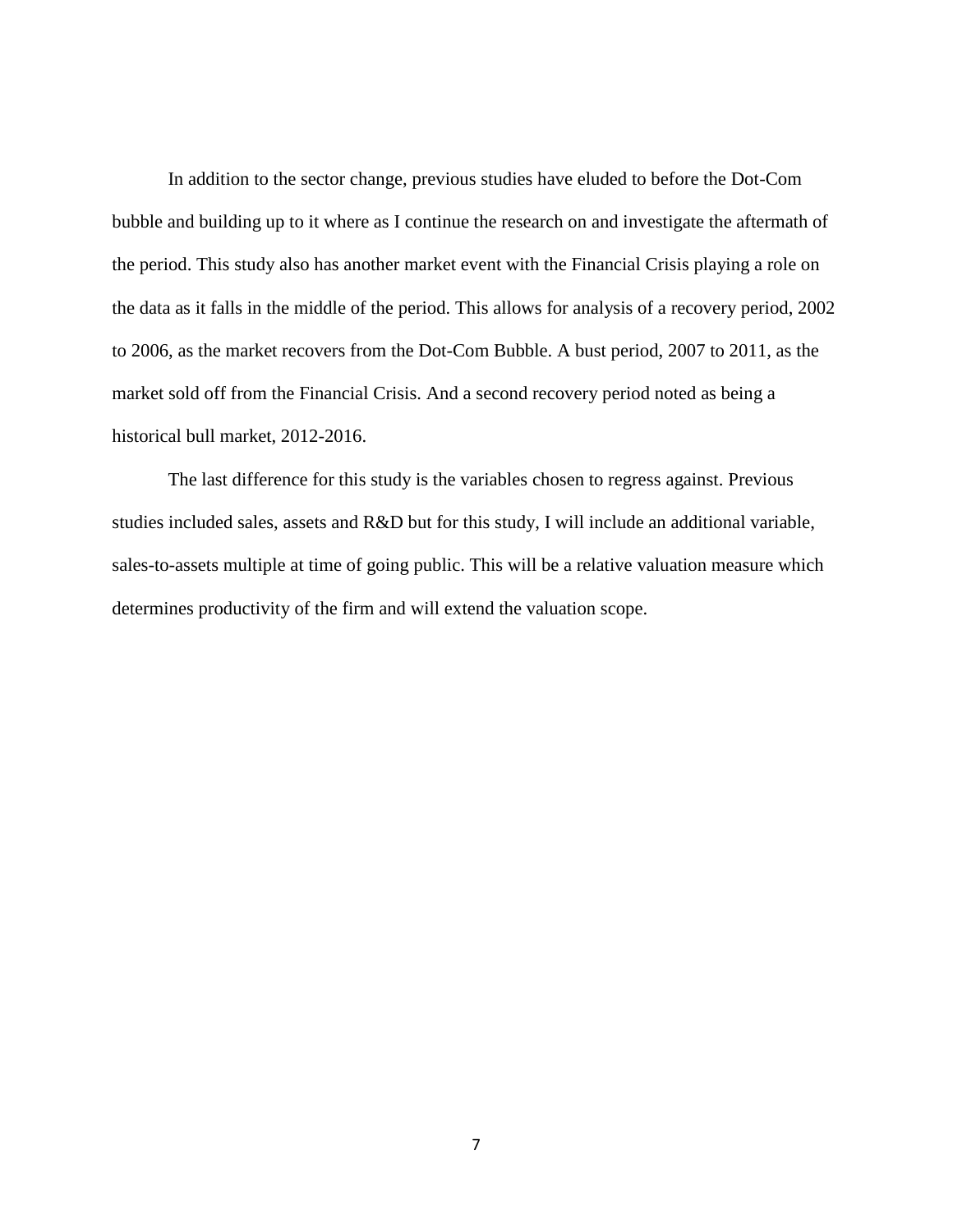## **3. Methodology**

<span id="page-12-0"></span>The question I look to answer now is: How has valuation of technology IPOs changed since the Dot-Com Bubble? Seeing how speculation has led to such an over-valued market, have things changed? Seeing how far technology has progressed since the pioneering of the internet, are these newly listed companies having the proper valuation before going public? Several recent technology related IPOs have had huge run-ups on their IPO date, so are they being undervalued now?

To examine these factors, I look specifically at technology companies that went public between the date range, January 2002-August 2016. I take the initial listing price of the company and examine the total return they experienced on their first trading day. I will then graph out the average first day returns on an annual basis and see how investor valuations compared to IPO valuations.

In addition to the first day return data, I perform regression tests between offer value and certain fundamentals. These include, previous year's Sales, Total Assets, Research and Development expense and their Sales-to-Assets Multiple. Taking the natural log of these variables over time will smooth the data and allow for an easier comparison and analysis.

8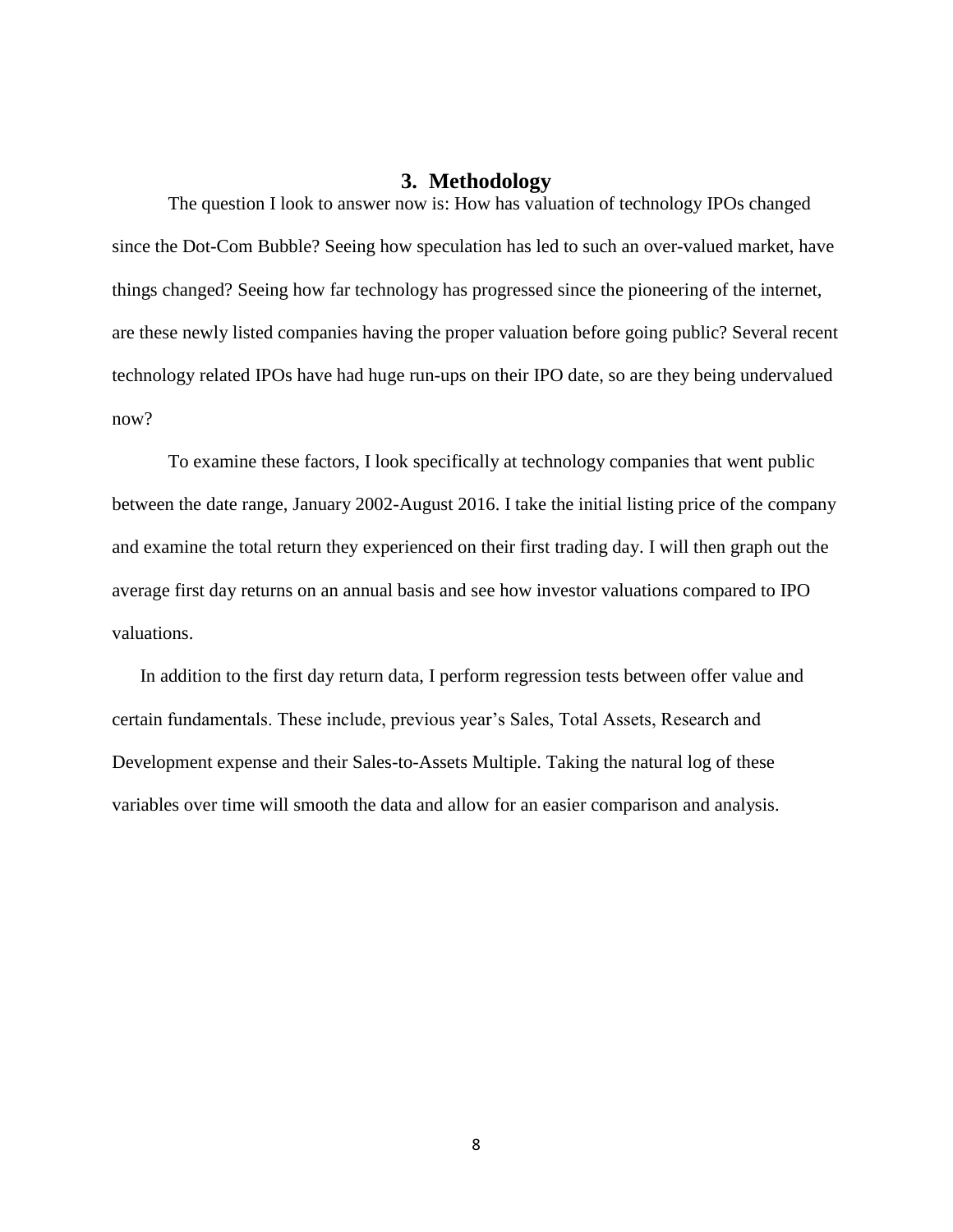## **4. Hypothesis**

<span id="page-13-0"></span>Based on my preliminary research, I see that technology IPOs were far to overvalued in the late 1990s and early 2000s, but now investment banks taking these companies public are being more cautious and undervaluing them to avoid another Dot-Com Bubble. I hope to see a shift in the average return data as investment banks and investors valuations become more in-line.

In terms of the regression test, I expect to see a strengthening in significance of the Salesto-Assets multiple and Research and Development variables over time as I suspect they lead to a better understanding of future profits for a new technology company. I chose these variables because the Sales-to-Assets multiple points to a higher productivity level for the firm and Research and Development spending is critical for a firm to stay one step ahead of their competition.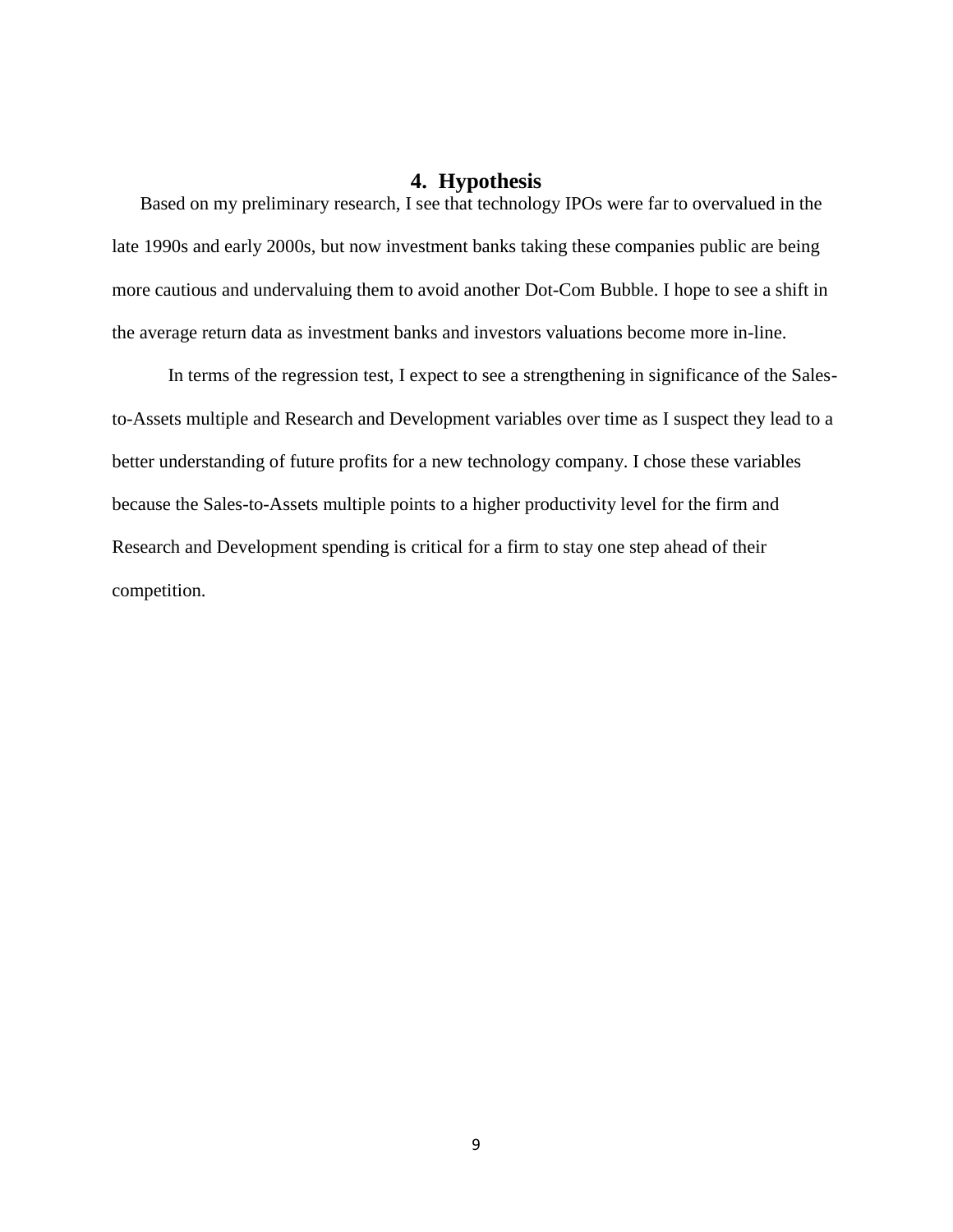## <span id="page-14-1"></span>**5. Data**

### 5.1. Data Gathering

<span id="page-14-0"></span>For this study, data will be extracted from Bloomberg and manipulated in Excel. In the Bloomberg database, the Security Screener function will be used to find which U.S. technology companies went public in the 2002-2016 date range. The screen parameters and their specifications are displayed in Table 1.

After this screen, a list of 216 securities was created which presented company name and ticker. This list was exported to excel and used as a reference point for the second part of data gathering. A Bloomberg plugin in excel allowed for extraction of data that linked to the individual company ticker. Table 2 displays the pieces of information extracted from Bloomberg and their reference code.

Once all this information is compiled, it is formatted into a pivot table to allow for ease when sorting and calculating various metrics. The data is in chronological order and broken into three date ranges which are displayed in Table 3.

With these time periods, it allows for comparisons over multiple years to see changes in valuation tactics. Period one is a sample of recovery after the Dot-Com bubble, period two is a sample of a recessionary period with the financial crisis and period three is a sample of the second recovery after the financial crisis.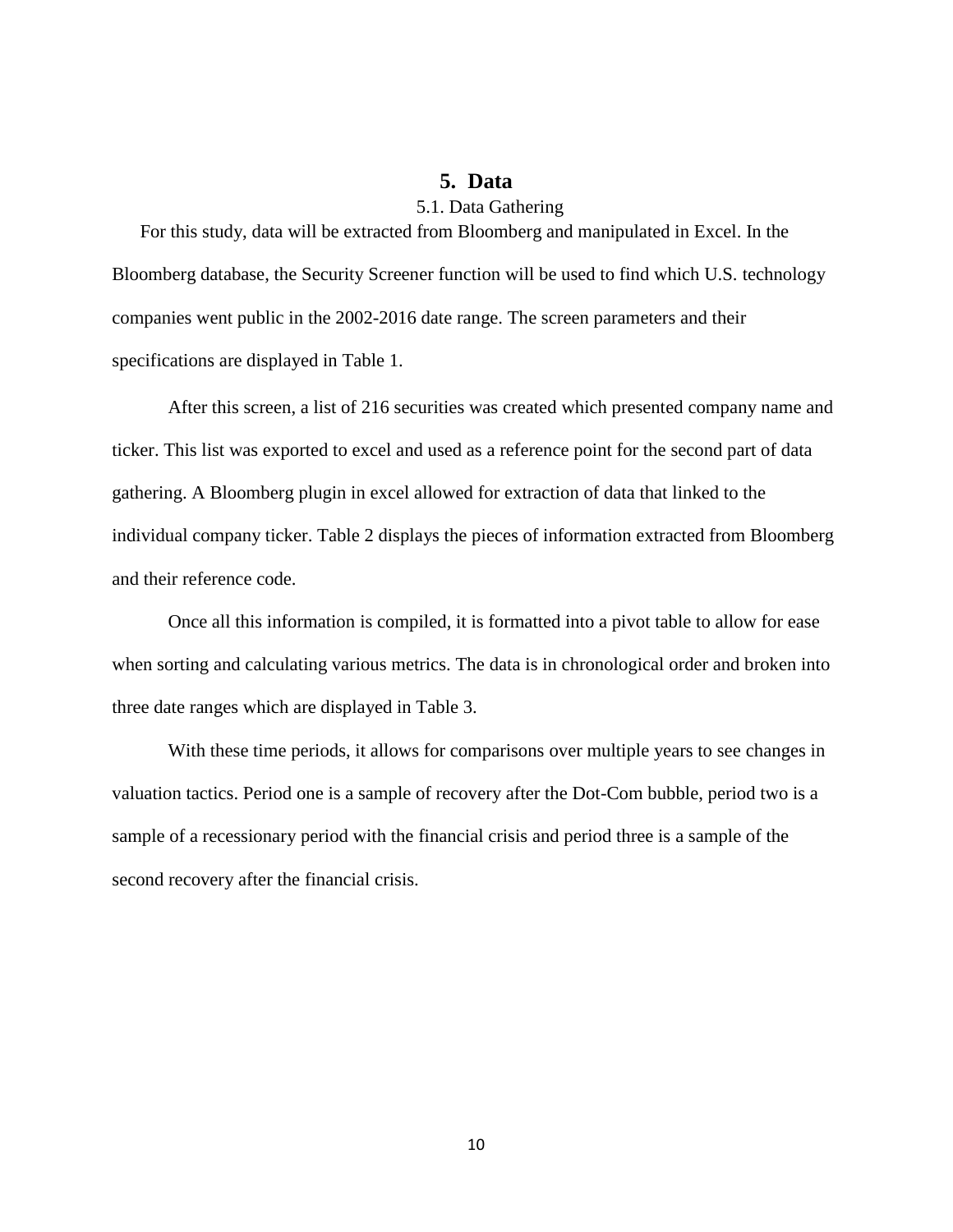#### 5.2.Data Calculations

<span id="page-15-0"></span>After extracting all the company data, some calculations are performed before running the regression tests. These calculations are displayed in Table 5.

Once all the calculations were performed, I take the natural log of the following variables: Offer Value, Previous Year's Sales, Previous Year's Total Assets, Previous Year's R&D Expense, and Previous Year's Sales-to-Assets Multiple. This calculation reduces the effect of outliers on the data set.

#### <span id="page-15-1"></span>5.3. Average Data

After gathering all the data for this research, I constructed a table displaying how many IPOs occurred in each year along with the average for each of the other variables I will be testing to get a rough idea of where this research would be headed. Here is the constructed table displaying these findings.

After an initial analysis on the number of IPOs each year, I recognized two groups of relatively concentrated years for the IPO market, 2004-2007 and 2010-2015. The years outside these date ranges experienced a relatively stagnated IPO market. In addition, first day returns seemed to be consistently high in later years in comparison to earlier years.

Table 5 displays each IPO in chronological order. This provides a way to observe trends in larger IPO for technology related firms in terms of the given time horizon. Based on the chart, we can see more high market cap firms going public in more recent years in comparison to earlier years.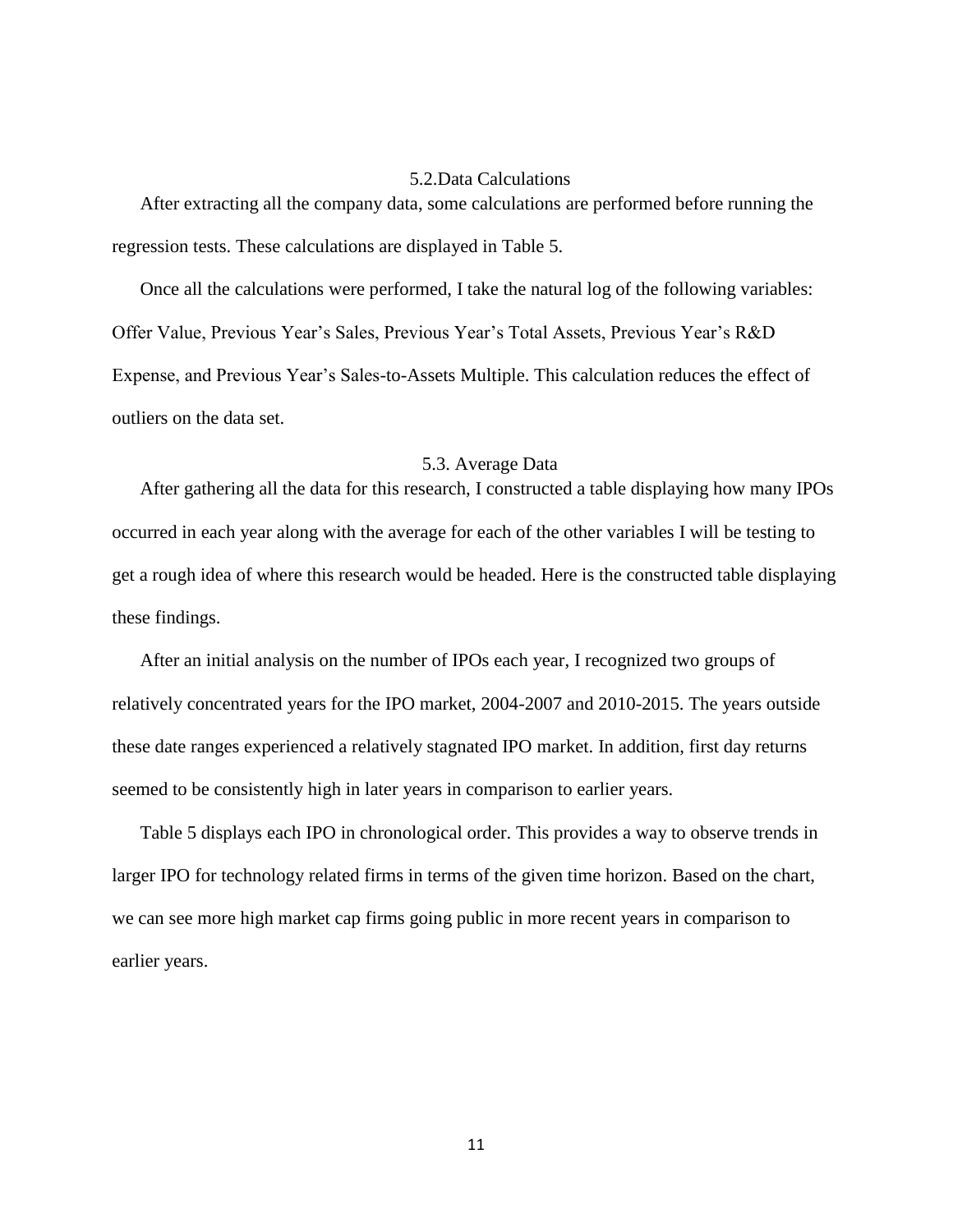### 5.4.Multiple Regression Model

<span id="page-16-0"></span>This data set encompasses 216 technology companies who went public between 2002 and 2016. To test the significance of the five variables chosen (previous year's sales, previous year's R&D expense, previous year's total assets and sales-to-assets multiple), a multiple regression model will be used.

For this test, the natural log of each variable is taken to eliminate any bias towards outliers in the data set. The natural log will be calculated in excel via the *LN( )* function.

The following multiple regression model will be used to test the hypothesis of changing variables' significance over the three time periods:

> MARKET CAP<sub>I</sub> =  $\alpha$  +  $\beta_1(SALES)$  +  $\beta_2(TOTASSETS)$  +  $\beta_3(RDEXP)$  +  $\beta_4(SALESTOASSETS) + e_i$

Where:

MARKET CAPj = This variable is a measure of the investment banks implied value of the firm they're taking public. This is calculated as shares outstanding times the offer price to give an overall market value SALESj = This variable is the previous year sales data for the firm going public. The sales information will provide insight into how the firms product/service offerings are performing in the

12

market.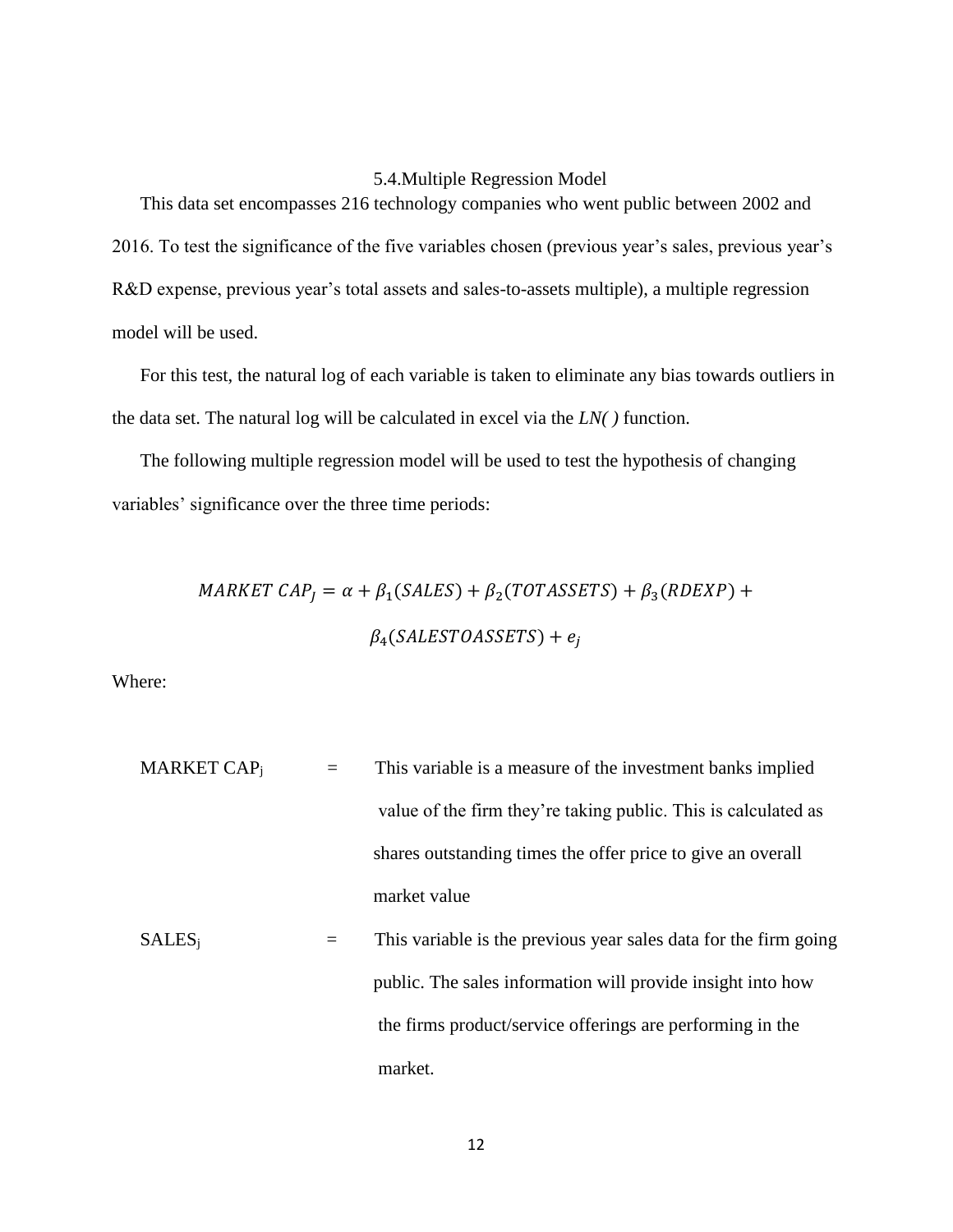$\text{TOTASSETS}_j$  = This variable will display the firm's previous year total assets carried on their balance sheet before going public. This will provide insight into how large the firm is relative to their market valuations.

$$
RDEXPj =
$$
 This variable will show how much the firm invests into  
research and development for the previous year before going  
public. This is a strong indicator of future growth but too  
much could utilize all of the firm's funds too fast.

SALESTOASSETSj = This variable will measure the productivity of the firm by looking at how well their sales stack up against their total assets. A higher number will indicate the firm is highly productive and vice versa.

 $e_j$  = A random error term

After running the multiple regression model for each time period, the data is compiled and examined to see any trends in methods of valuation.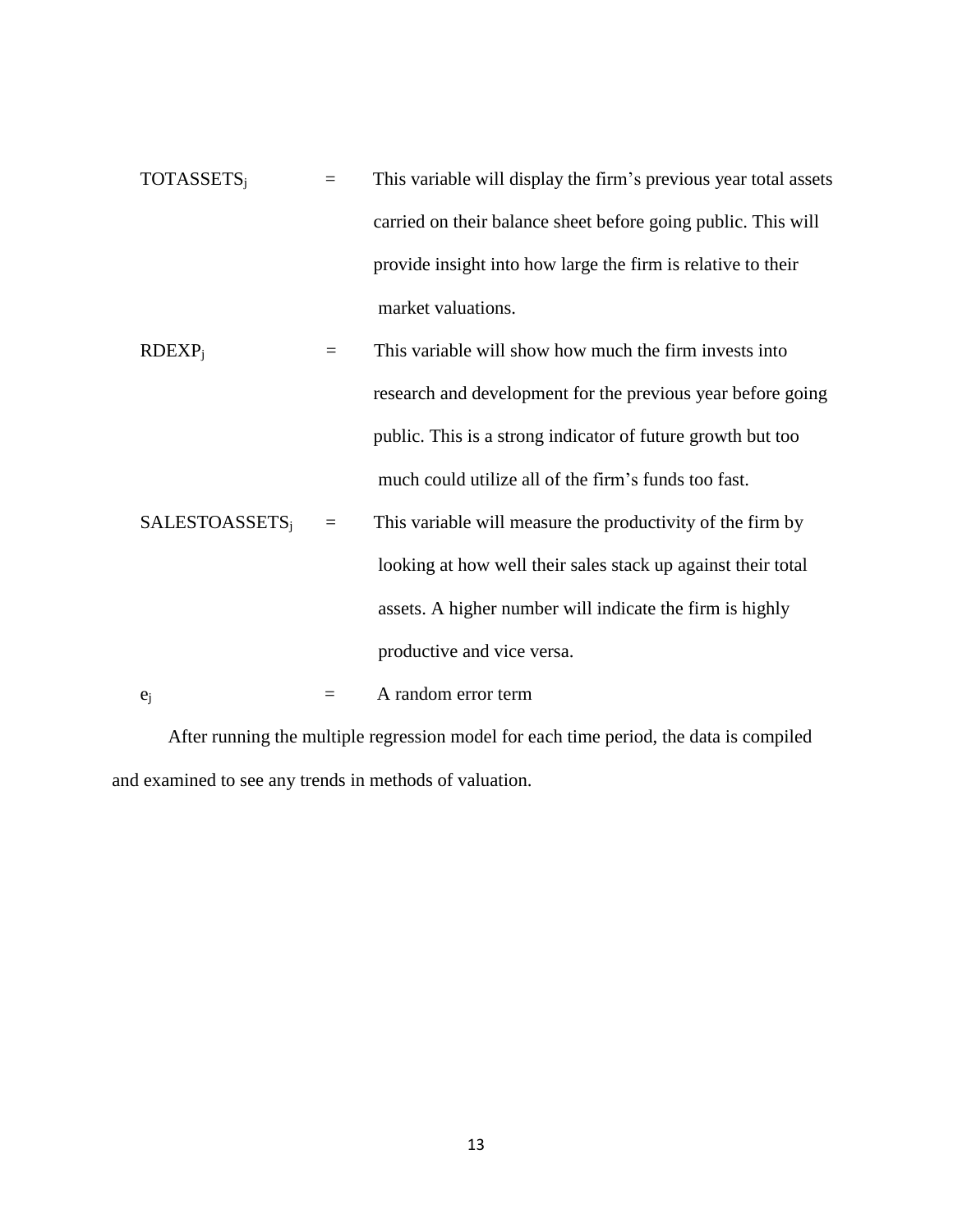## <span id="page-18-1"></span>**6. Results**

### 6.1. Return Calculations

<span id="page-18-0"></span>The first test to be run on the data was to calculate the first day returns for each of the following 216 securities. This was done in excel by calculating the percent change from the offering price to the first day close. The offering price is the investment banks valuation for the specific firm and the closing price is the valuation the market (the investment community) finds for the security. The percent change between the two prices shows the discrepancy in valuation measures between the two groups. Table 6 displays the average first day returns for each year.

Any positive percent change for the first day return goes to show an undervaluation on the side of the investment bankers and a negative percent change for the first day return shows an overvaluation from the investment bankers.

#### <span id="page-18-2"></span>6.2. Regression Calculations

The second test to be performed was the regression tests for each period. This tests was to see the significance of certain variables on valuation measures for these firms being taken public. From the regression results for each period, the P-Value and coefficients were to be analyzed to determine relative significance. This test was conducted in excel and the results were compiled into Table 7.

From these results, we can see a growing trend of significance in both the previous year's sales and previous year's R&D expense as the coefficients are seen growing with a deteriorating P-Value. Previous year's total assets remained relatively constant in significance throughout the tests and the sales-to-assets multiple lost significance over the three periods.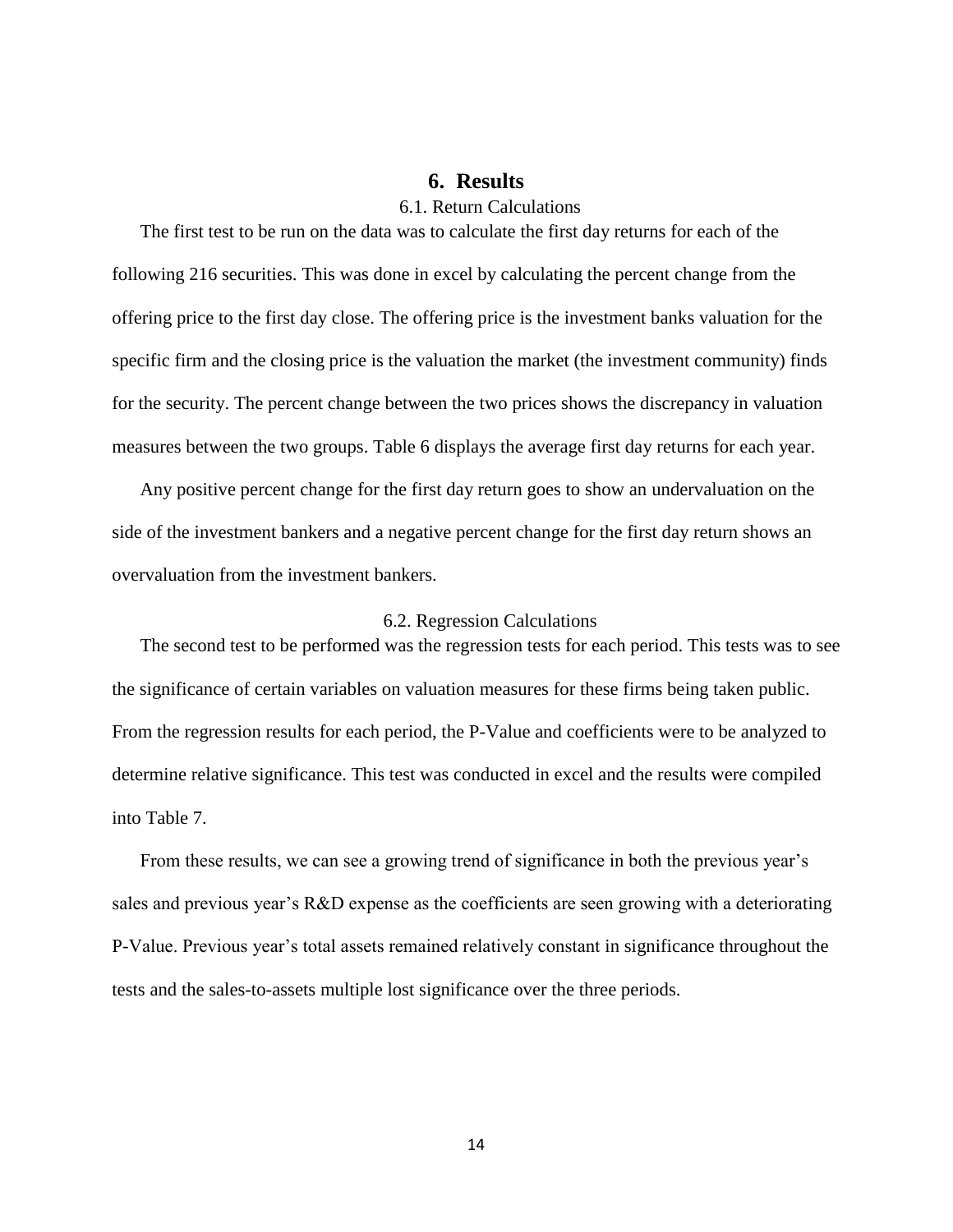## **7. Conclusion**

<span id="page-19-0"></span>In conclusion, we can see that investment banks gave relatively higher valuations that were closer to being in line with investors valuations. This conclusion is drawn from the low returns these firms experienced on their first trading days indicating very minimal valuation discrepancy from investment banks to traders. This is seen shifting over the years and regressing more recently to more inline valuations. A potential catalyst for this current regression is a more stagnant IPO market over the recent years as the number of IPOs has been relatively low.

A second conclusion to be drawn from the multiple regression model is that my hypothesis did not hold true for the growing importance of sales-to-assets multiple but did hold true for the increasing significance of R&D expense. Another variable that proved to be statistically significant was the previous year's sales which displayed how well the firm's products were performing in the market currently.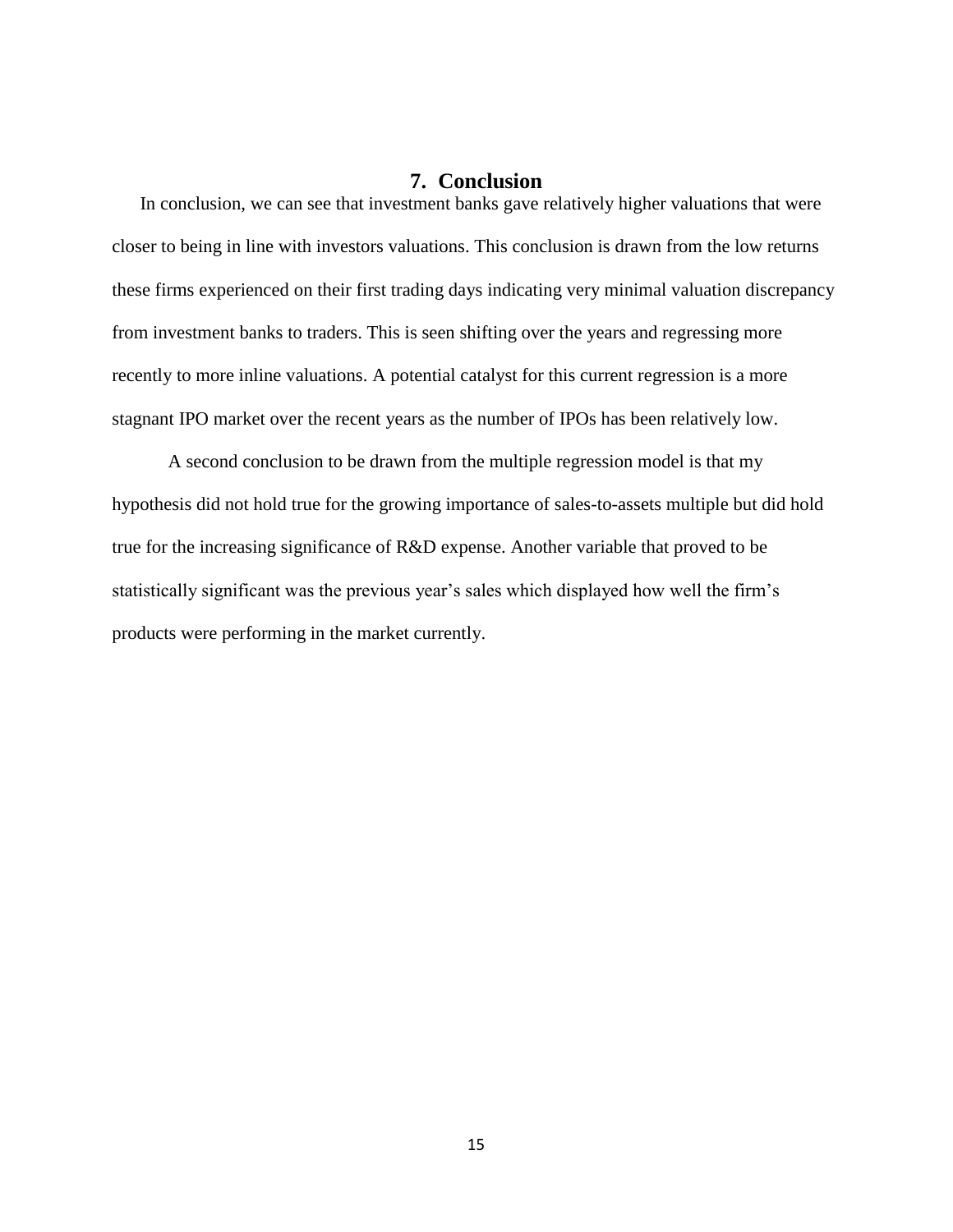**Appendix: Tables**

Table One

<span id="page-20-0"></span>Bloomberg Security Screener Parameters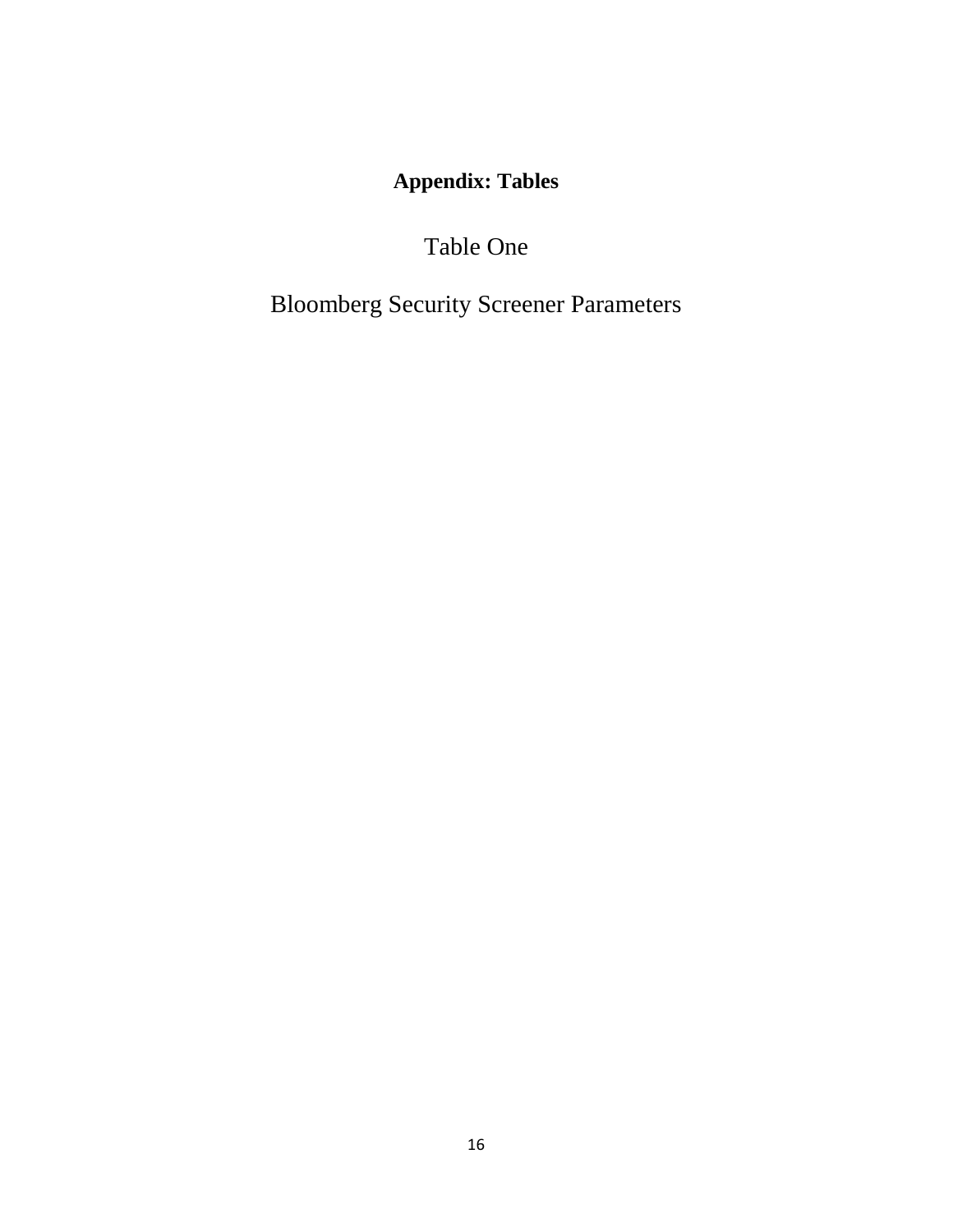# **Table 1: Bloomberg Security Screener Parameters**

This list displays each of the parameters used in the security screener to compile the data for this research project. The overall goal was to compile all technology related companies that went public on a U.S. exchange between January  $1^{st}$ , 2002 to August 31<sup>st</sup>, 2016.

| <b>Parameter</b> | <b>Specification</b>           |
|------------------|--------------------------------|
| Date Range       | 01/01/2002 through 08/31/2016  |
| Type of Offering | Initial Public Offering        |
| Sector           | Technology                     |
| Exchange         | <b>United States Exchanges</b> |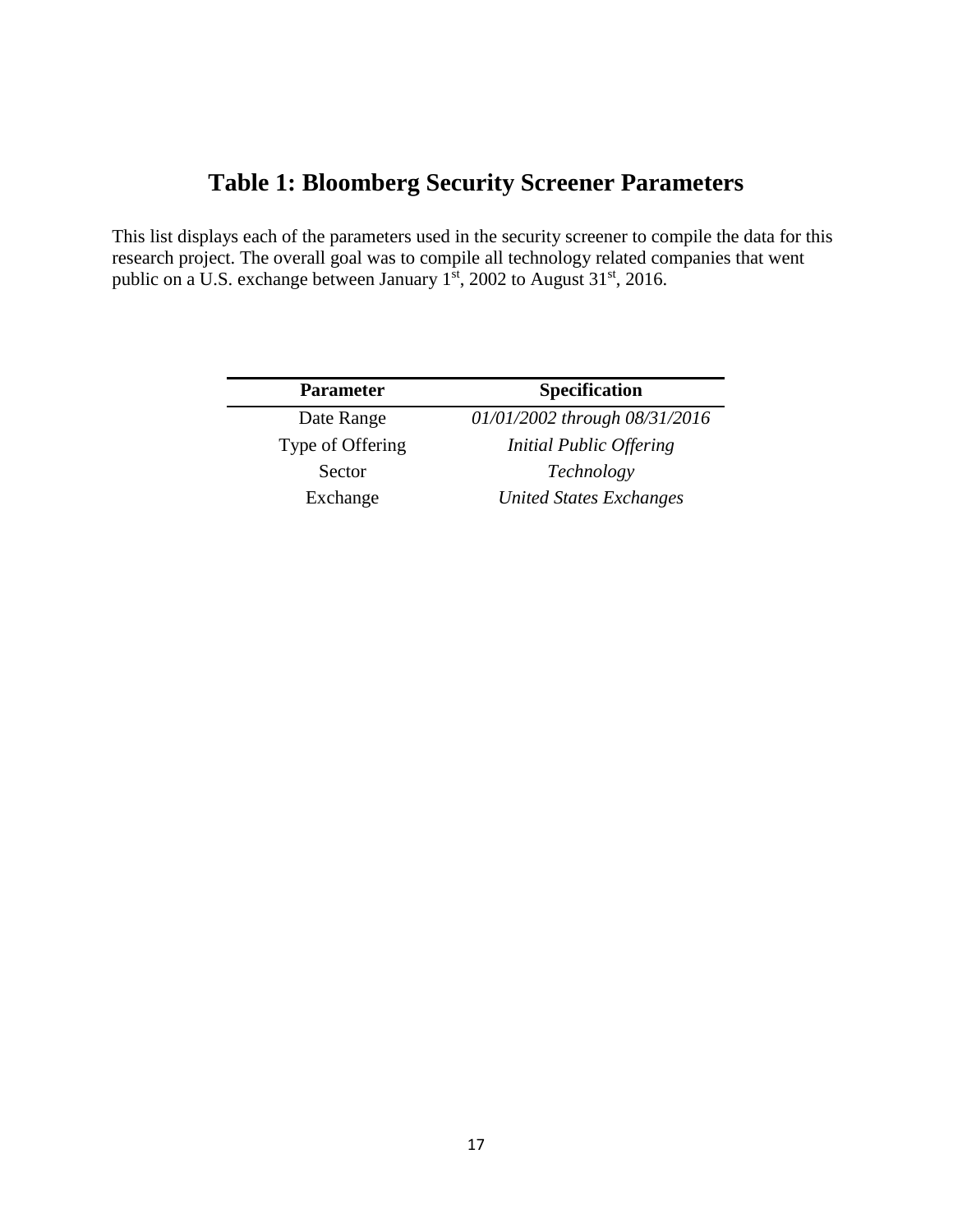# Table Two

# Bloomberg Terminal Codes and Variables Extracted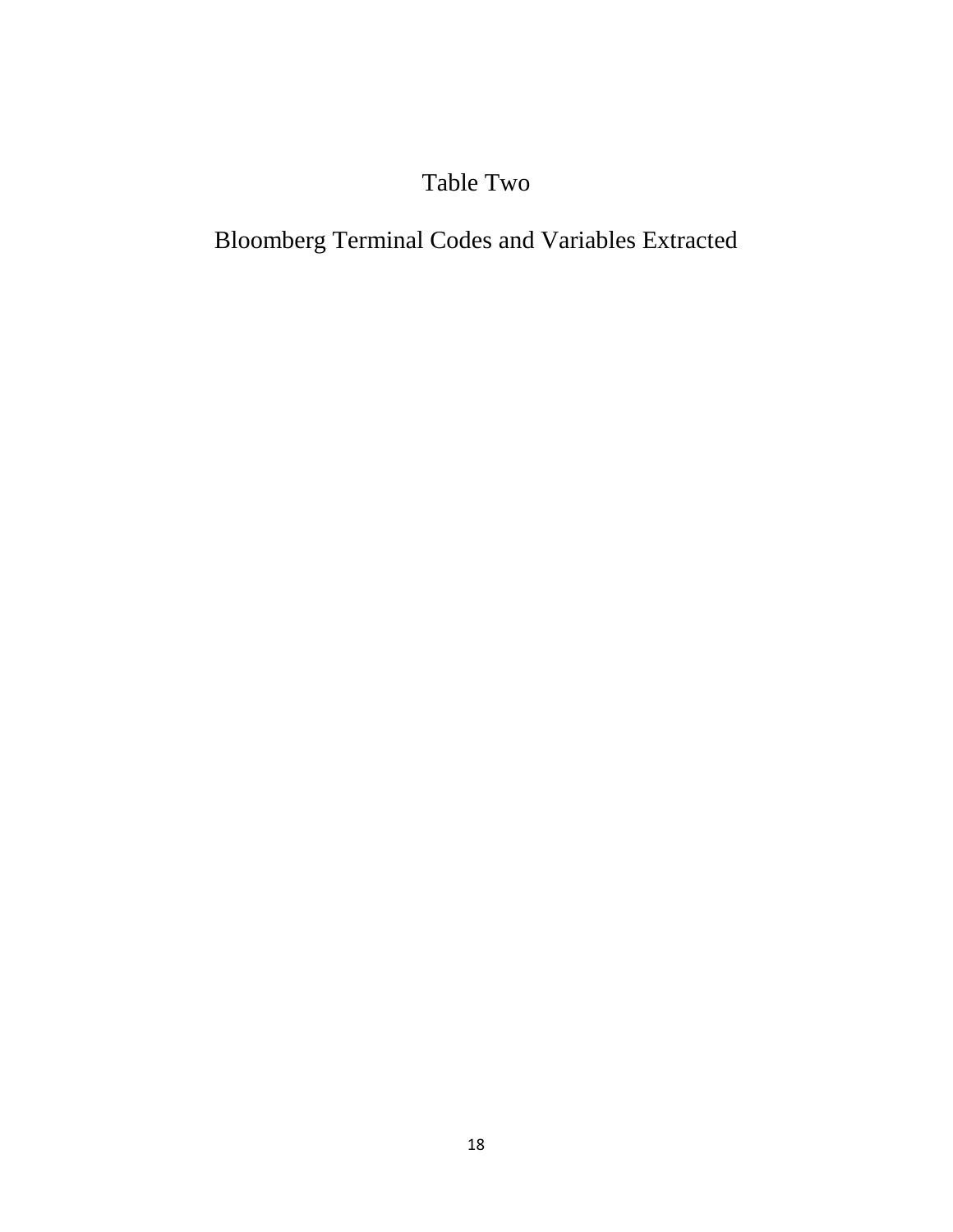# **Table 2: Bloomberg Terminal Codes and Variables Extracted**

The following list is the excel codes used with the Bloomberg Plug-In to extract certain pieces of data rather than compiling the information manually. Each code would be in a respective column aligned with company tickers and then they would reference the listed ticker and extract the following pieces of data.

| <b>Company Information</b>     | <b>Bloomberg Code</b>                           |
|--------------------------------|-------------------------------------------------|
| Company Name                   | LONG COMPANY NAME                               |
| <b>IPO</b> Price               | EQY_INIT_PO_SH_PX                               |
| # of Shares Issued             | EQY_INIT_PO_SH_OFFER                            |
| <b>Listing Date</b>            | EQY_INIT_PO_DT                                  |
| Previous Year's Sales          | SALES_REV_TURN (Reference Listing Year - 1)     |
| Previous Year's Total Assets   | $BS\_TOT\_ASSET$ (Reference Listing Year $-1$ ) |
| Previous Year's R&D Expense    | IS_RD_EXP (Reference Listing Year $-1$ )        |
| <b>First Day Closing Value</b> | PX_CLOSE (Reference Listing Date)               |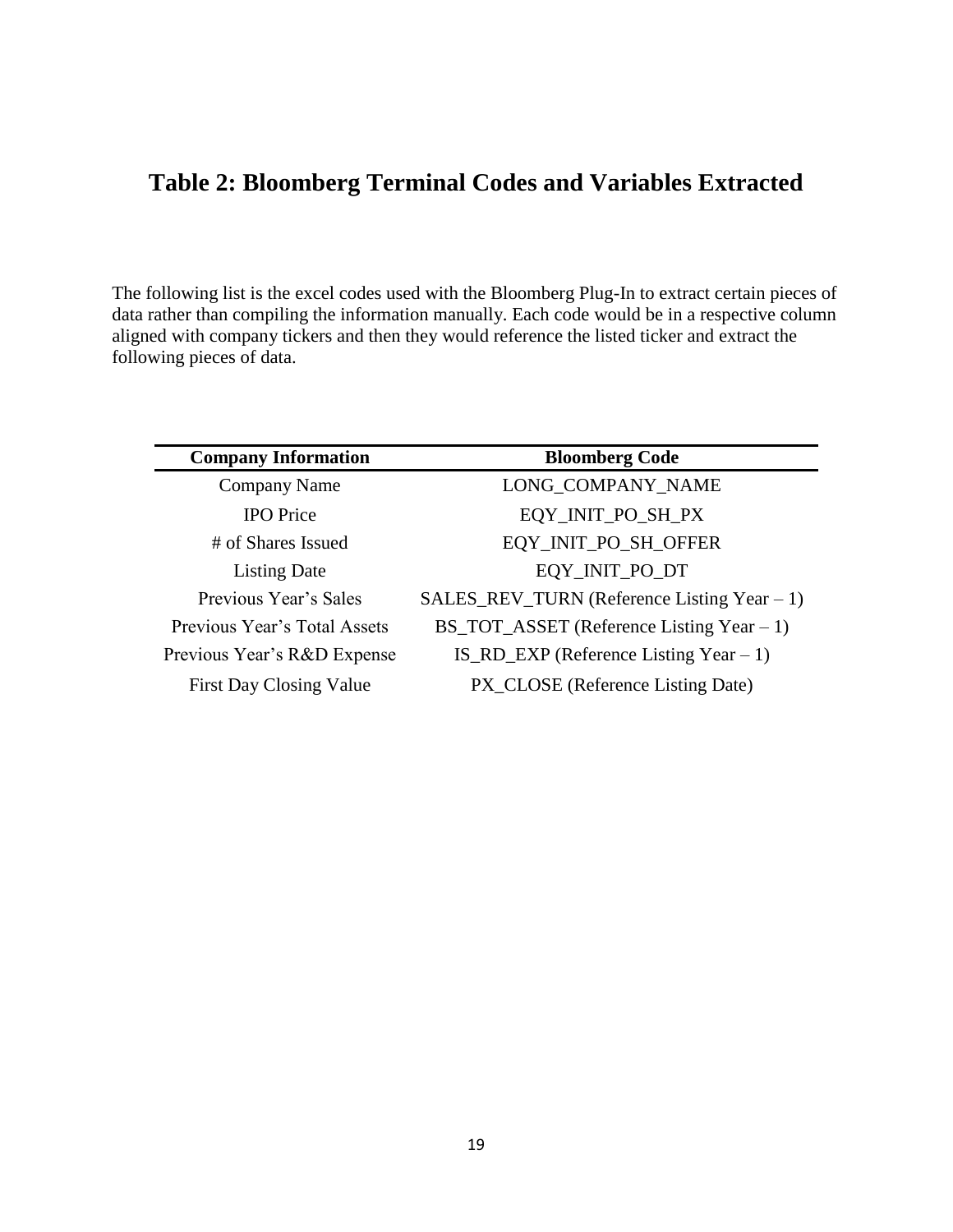# Table Three

# Period's Date Ranges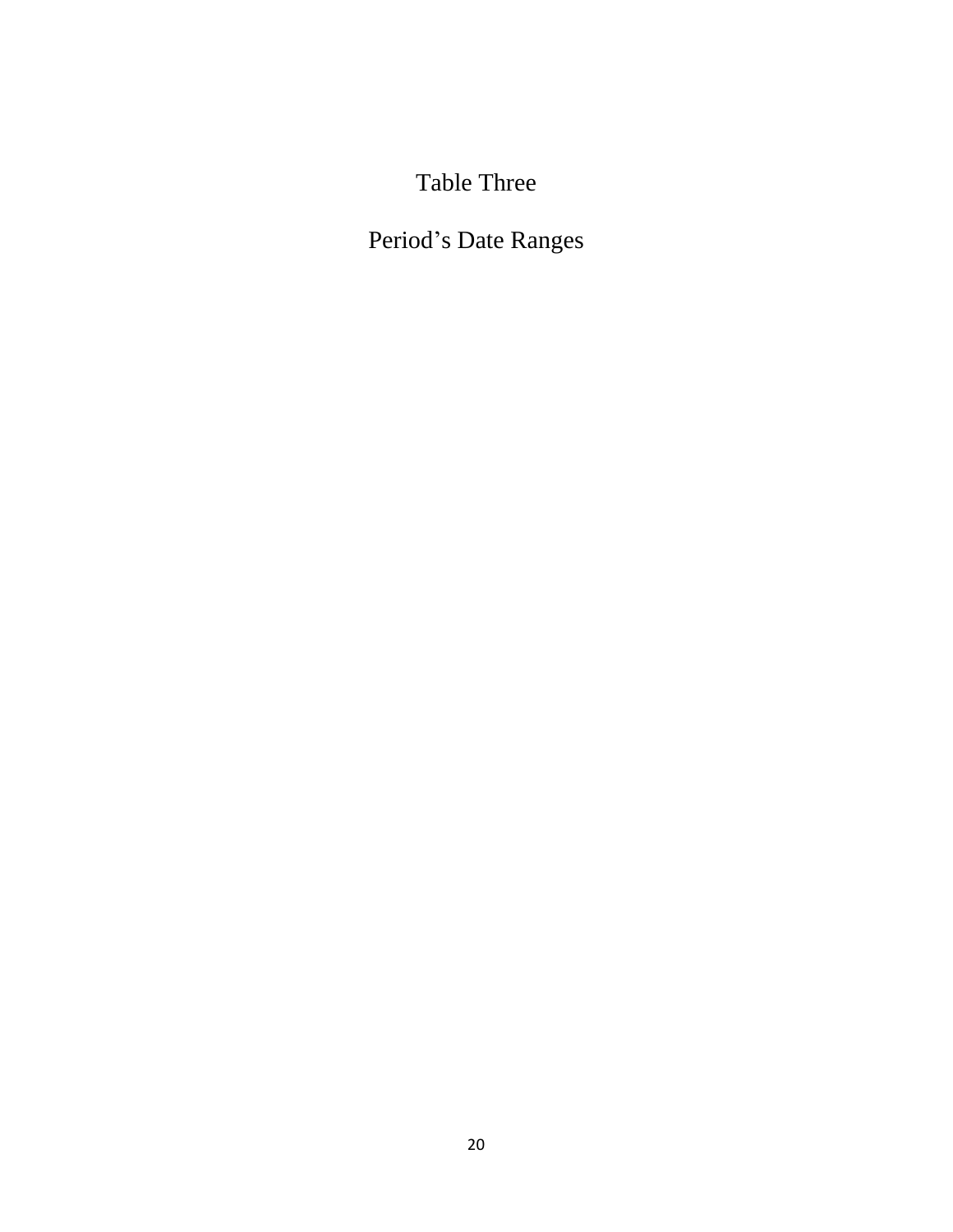# **Table 3: Period's Date Ranges**

For this research study, the data needed to be separated into different ranges to allow for comparison when it comes to the multiple regression model. Seeing that there was fifteen years, it was easy to do three groups of five-year periods. The following date ranges were used in regards to their respective periods.

| <b>Period</b> | <b>Date Range</b>                             |
|---------------|-----------------------------------------------|
| Period 1      | January 1st, 2002 – December 31st, 2006       |
| Period 2      | January $1^{st}$ , 2007 – December 31st, 2011 |
| Period 3      | January 1st, 2012 – August 31st, 2016         |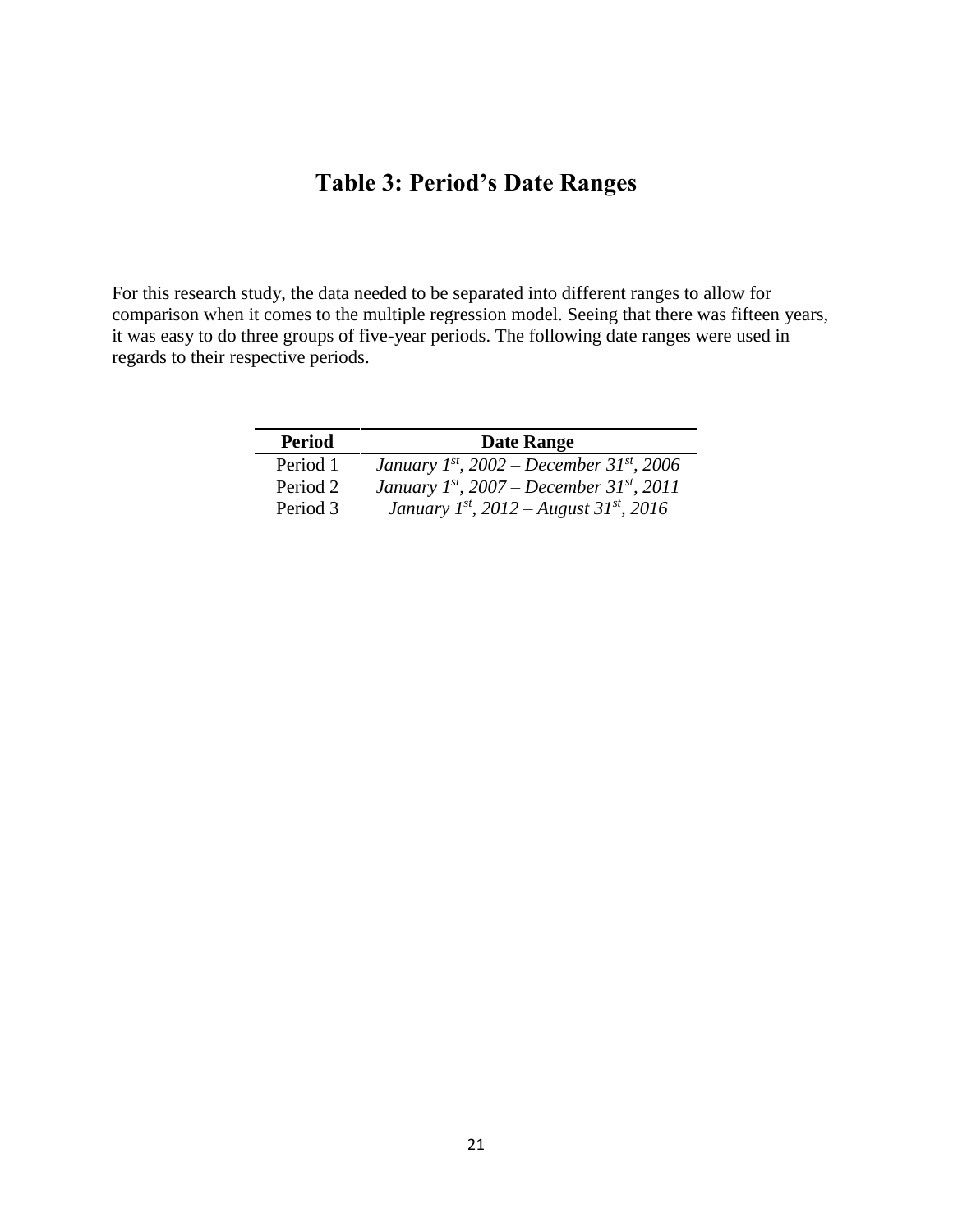# Table Four

# Calculations Used and Their Respective Formulas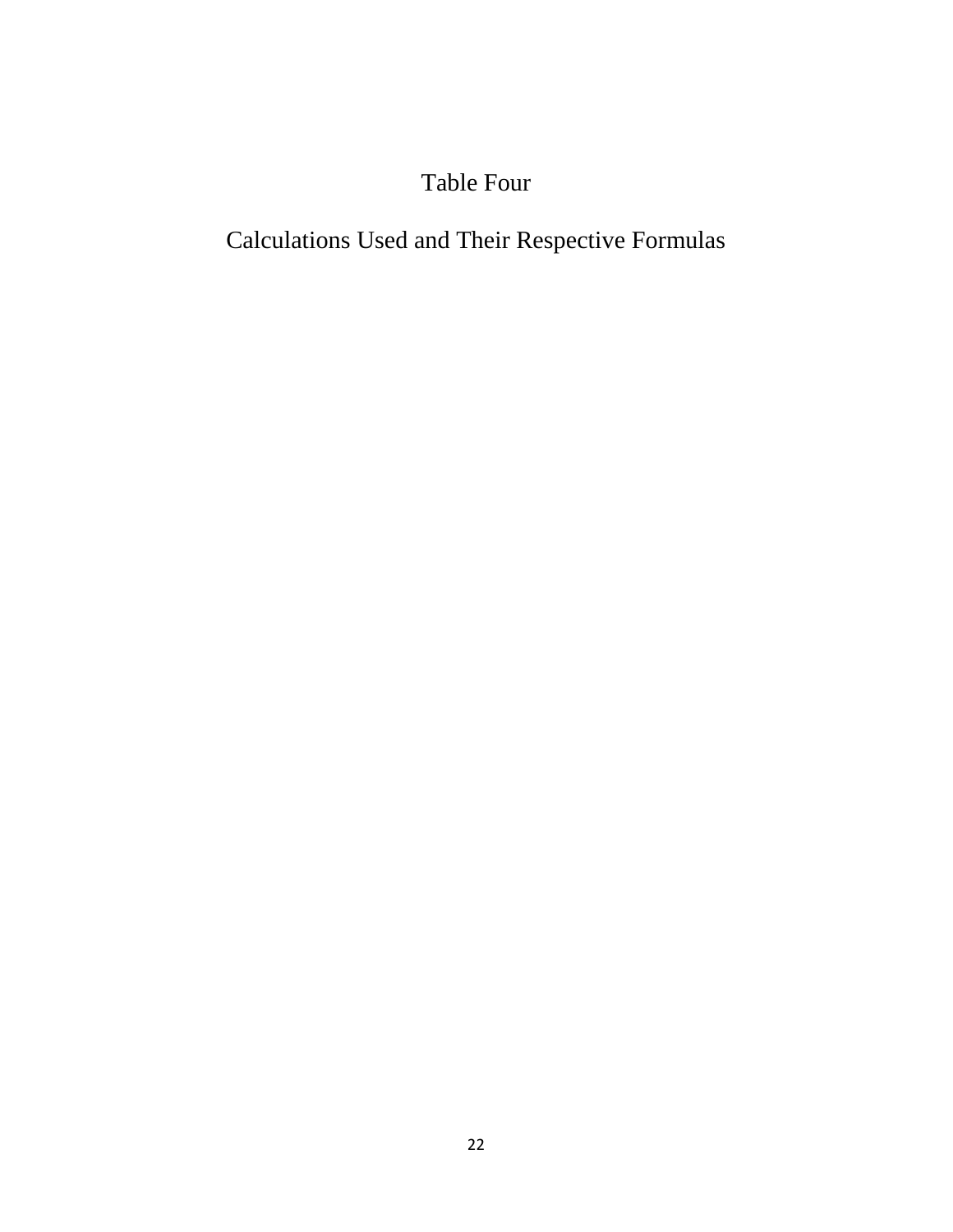## **Table 4: Calculations Used and Their Respective Formulas**

After all the data was collected, a few calculations needed to have the final form needed for the various tests. Each calculation was performed in excel and uniform for each company. The following table displays each calculation and its respective formula.

The first is total offer value which provides insight into how investment banks value firms. The second is first day change which measures the discrepancy investors found with the investment banks valuation and theirs. The third is a sales-to-assets multiple which is a measure of productivity for each firm before going public which will be a variable in the multiple regression model.

| <b>Calculation</b>          | Formula                                                                                       |
|-----------------------------|-----------------------------------------------------------------------------------------------|
| <b>Total Offer Value</b>    | Total Offer Value = IPO Price per Share x Total Shares Issued                                 |
| First Day Change            | First Day Closing Market Price per Share<br>First Day Change $=$<br>IPO Offer Price per Share |
| Sales-to-Assets<br>Multiple | <i>Previous Year's Sales</i><br>Sales to Assets Multiple $=$<br>Previous Year's Total Assets  |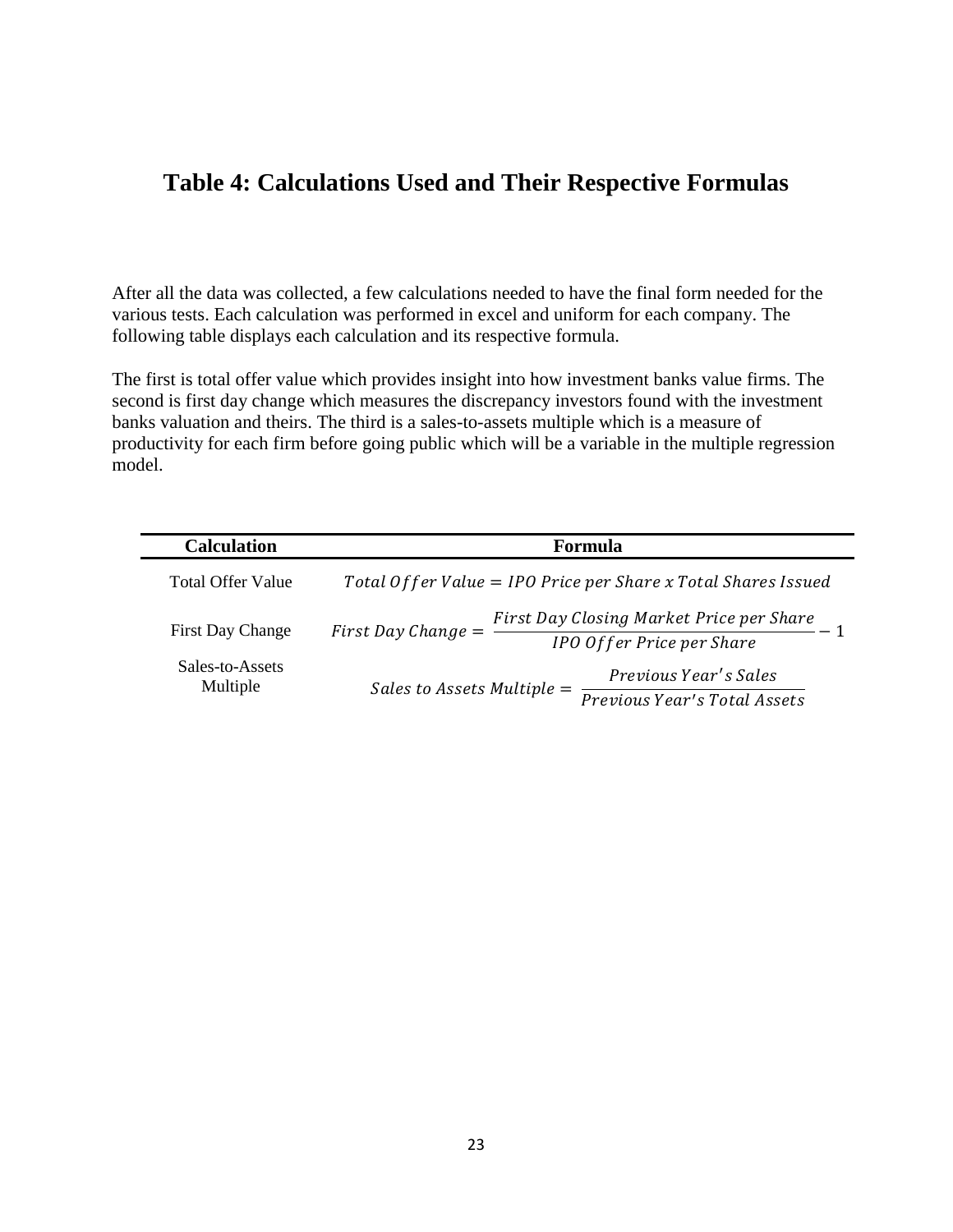# Table Five

# IPO Offering Values in Chronological Order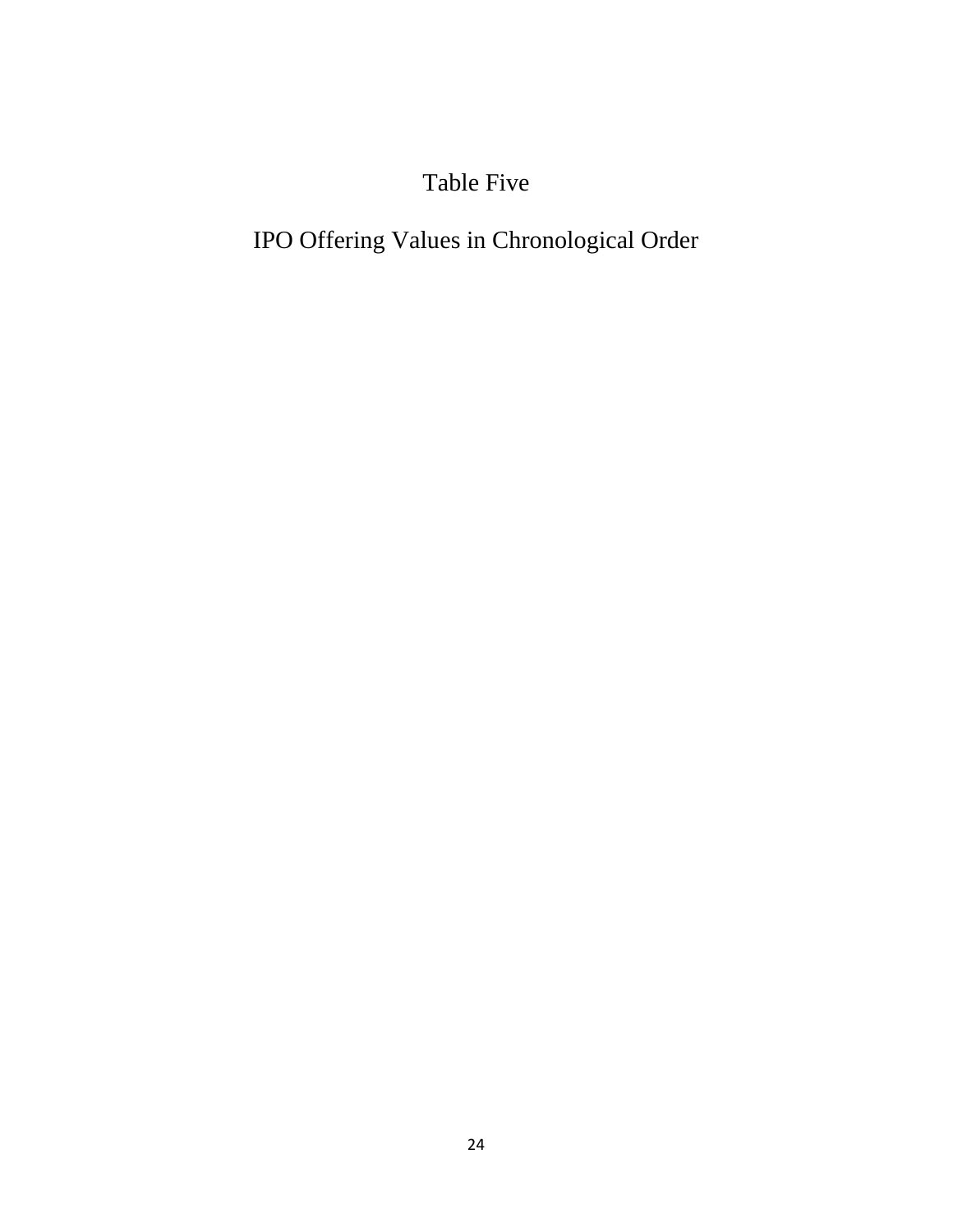## **Table 5: IPO Offering Values in Chronological Order**

The following table displays each individual IPO offering value and lists them in chronological order. This provides a graphical representation of the results to see where there were periods of high value IPOs and if there was any periods of high/low value firms going public. Based on the graph, we can see higher value firms went public in more recent years (2011-2016) in comparison to earlier years (2002-2010).

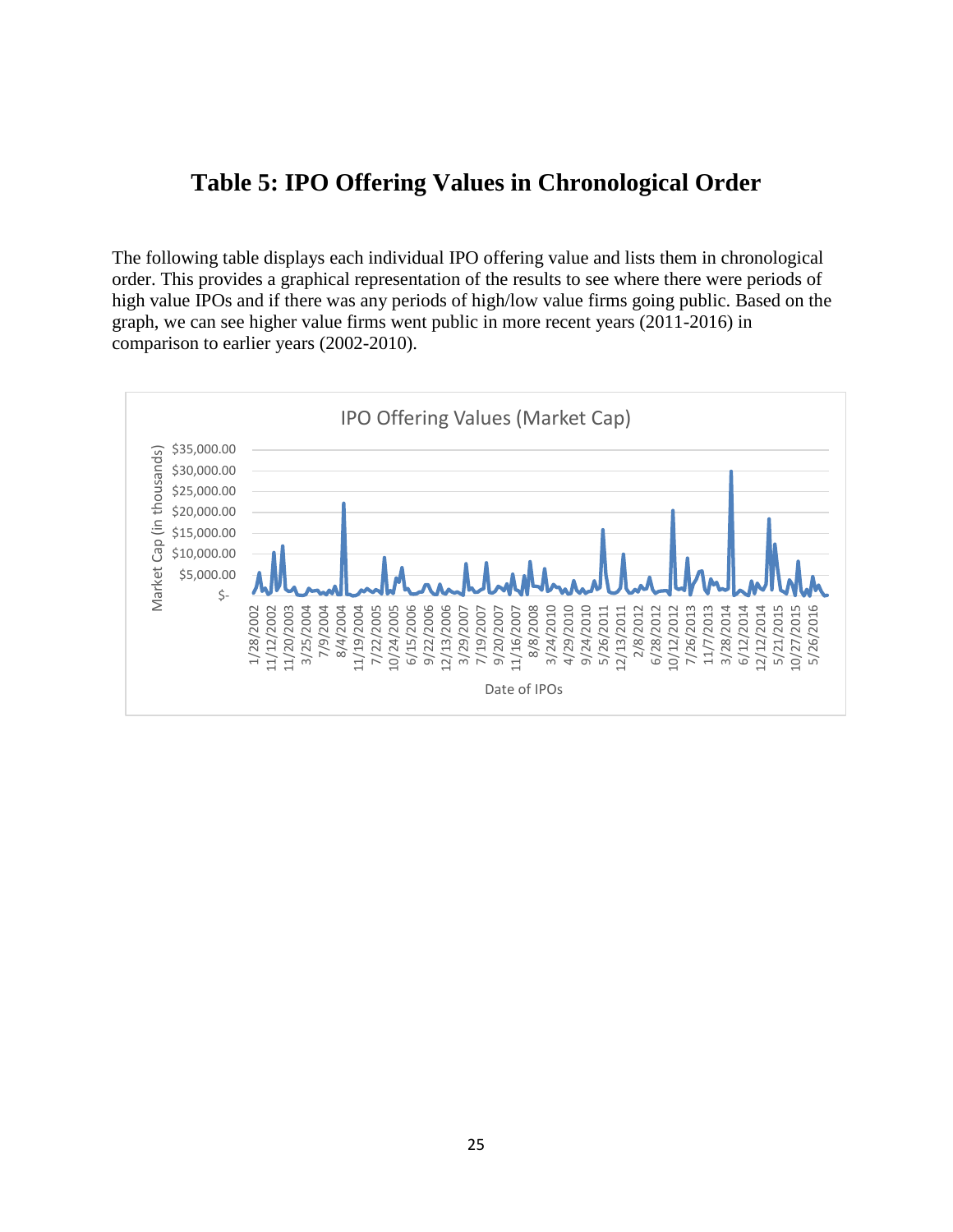# Table Six

# Average First Day Returns for Each Year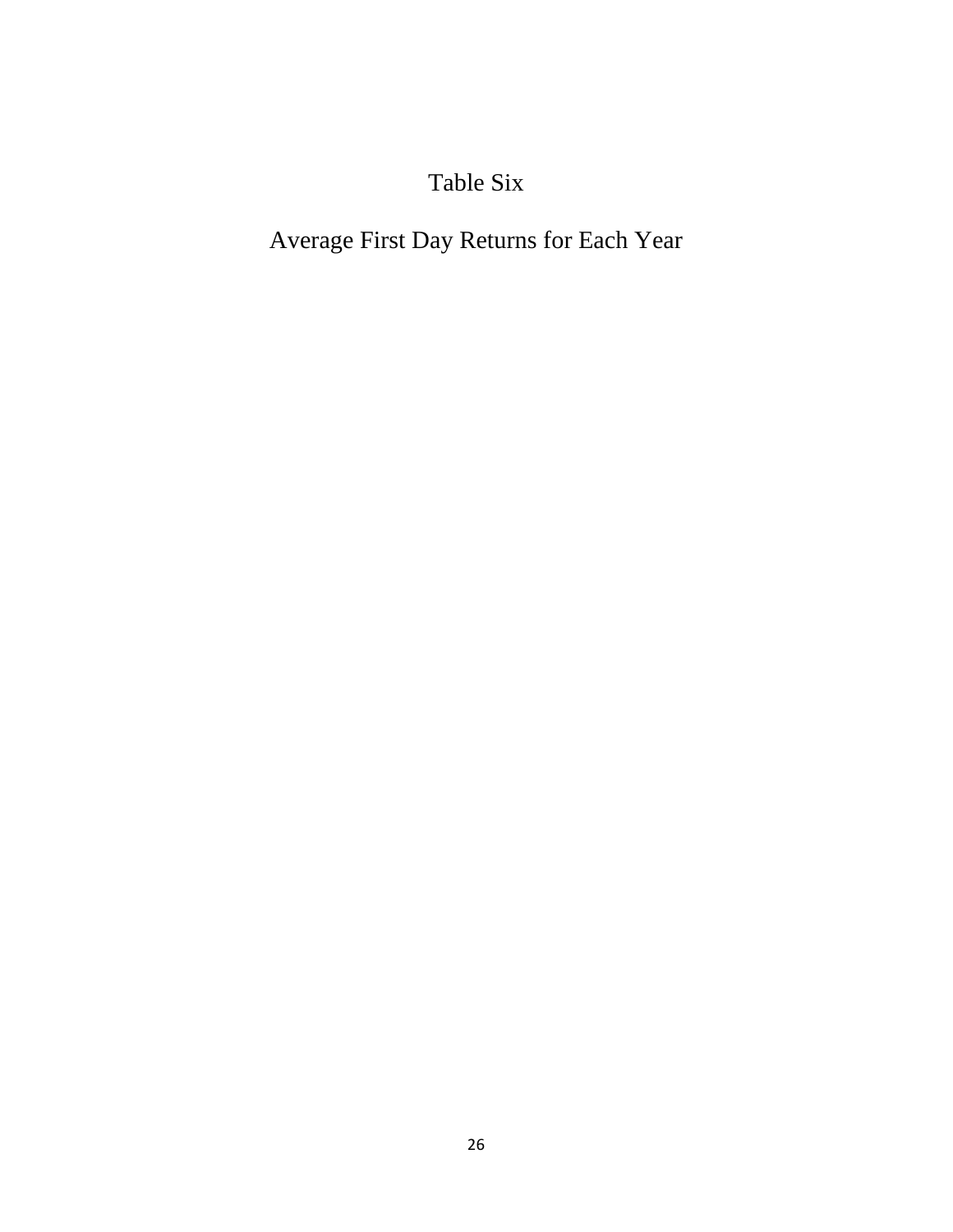# **Table 6: Average IPO Data for Each Year**

This chart aggregated all the data and found the average for each given year along with the number of companies that went public each year. This allows for a comparison over the years of certain IPO characteristics including market cap and first day returns. This shows the average discrepancy over the years between investment bank valuations and investors valuations.

|      | <b>Number of IPOs</b><br>Each Year | Avg. Market Cap | Avg. 1st Day<br>Return |
|------|------------------------------------|-----------------|------------------------|
| 2002 | 8                                  | 2885.9          | $-7.0\%$               |
| 2003 | 8                                  | 2787.7          | 14.3%                  |
| 2004 | 25                                 | 1764.5          | 1.2%                   |
| 2005 | 15                                 | 2555.0          | 5.9%                   |
| 2006 | 22                                 | 2221.2          | 7.0%                   |
| 2007 | 30                                 | 1981.0          | 19.2%                  |
| 2008 | 3                                  | 5296.5          | 10.0%                  |
| 2009 | 5                                  | 2719.4          | 10.0%                  |
| 2010 | 17                                 | 2162.8          | $9.2\%$                |
| 2011 | 11                                 | 3989.7          | 16.2%                  |
| 2012 | 18                                 | 2572.9          | 27.2%                  |
| 2013 | 13                                 | 3146.5          | 37.0%                  |
| 2014 | 18                                 | 3119.6          | 29.5%                  |
| 2015 | 15                                 | 4065.7          | 21.5%                  |
| 2016 | 8                                  | 1435.3          | 14.9%                  |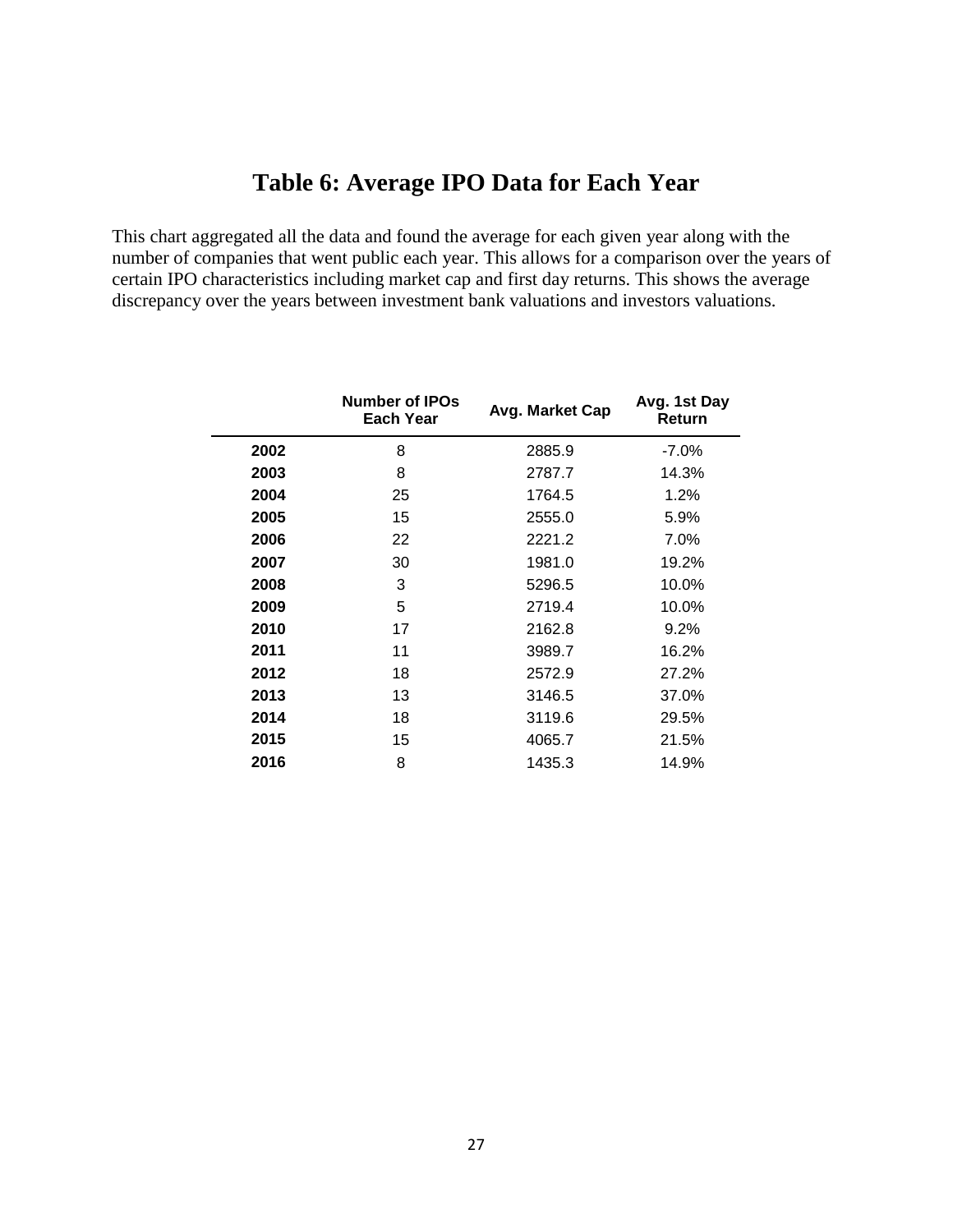Table Seven

Multiple Regression Model Results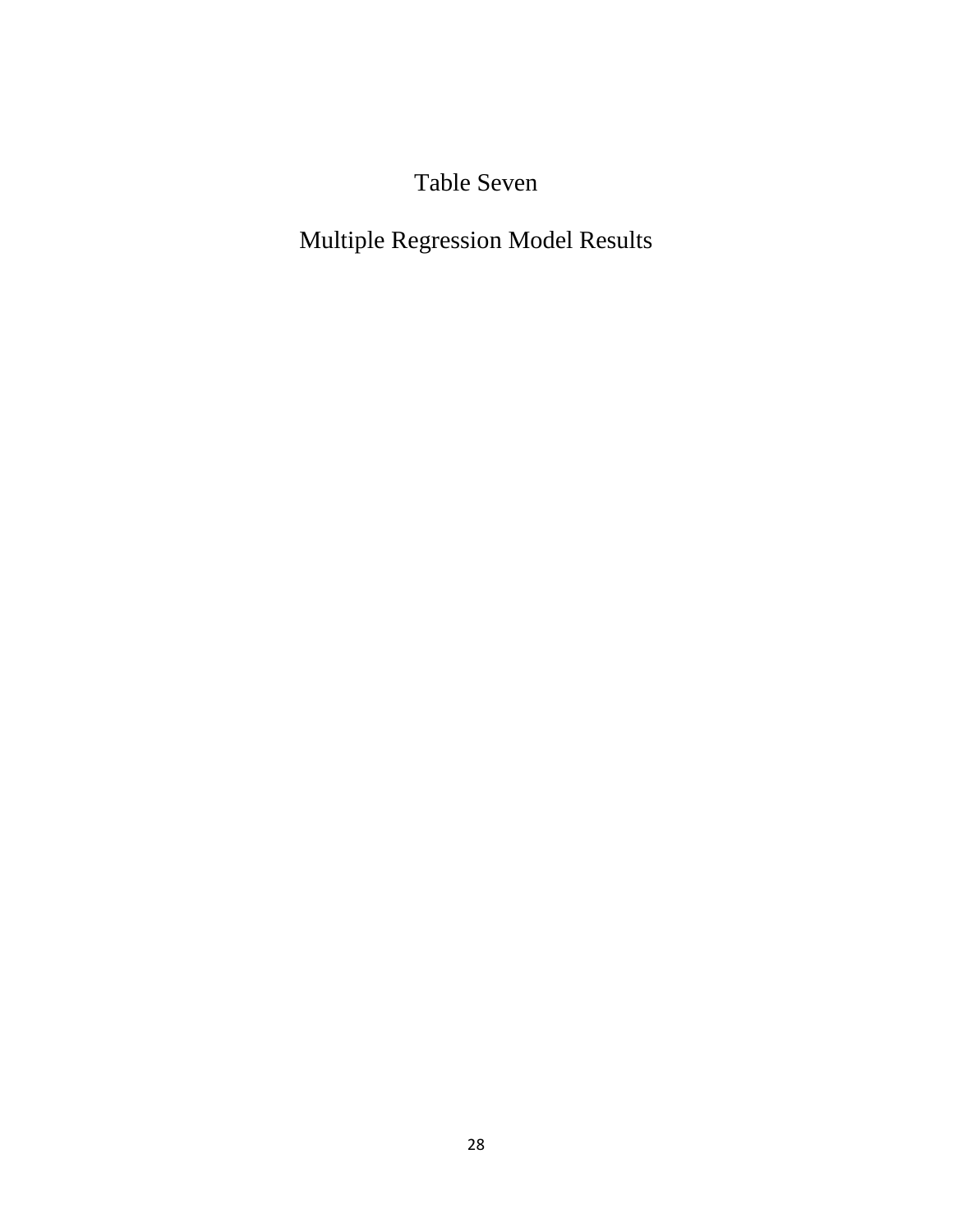# **Table 7: Multiple Regression Model Results**

The following table displays the multiple regression model results for all three time periods. For each time period, SALES is the previous year's sales amount the firm had. ASSETS is total assets for the firm the year prior to going public. RDEXP is the previous year's R&D expense for the previous year before going public. SALESTOASSETS is the Sales-to-Assets multiple for the firm before going public to determine productivity.

| <b>Variables</b>     | <b>Coefficient</b>            | P-Value        |
|----------------------|-------------------------------|----------------|
| 2002 - 2006          |                               |                |
| <b>SALES</b>         | -0.01302704                   | 0.951980214    |
| <b>ASSETS</b>        | 0.502119776                   | 0.020630553    |
| <b>RDEXP</b>         | 0.075476061                   | 0.330103601    |
| <b>SALESTOASSETS</b> | -0.382658487                  | 0.336809067    |
|                      |                               |                |
|                      | R Square                      | 0.480010672    |
|                      | Number of Observations        | 69             |
|                      |                               |                |
| <b>Variables</b>     | <b>Coefficient</b>            | <b>P-Value</b> |
| 2007 - 2011          |                               |                |
| <b>SALES</b>         | $-0.01302704$                 | 0.435481125    |
| <b>ASSETS</b>        | 0.502119776                   | 0.114863561    |
| <b>RDEXP</b>         | 0.075476061                   | 0.848609927    |
| <b>SALESTOASSETS</b> | -0.382658487                  | 0.319718402    |
|                      |                               |                |
|                      | R Square                      | 0.511455597    |
|                      | <b>Number of Observations</b> | 60             |
| <b>Variables</b>     | <b>Coefficient</b>            | P-Value        |
| 2012 - 2016          |                               |                |
| <b>SALES</b>         | 0.268883811                   | 0.197966565    |
| <b>ASSETS</b>        | 0.362407166                   | 0.06935713     |
| <b>RDEXP</b>         | 0.234900674                   | 0.027119425    |
| <b>SALESTOASSETS</b> | $-0.166365055$                | 0.575753449    |
|                      |                               |                |
|                      | R Square                      | 0.554473869    |
|                      | Number of Observations        | 71             |